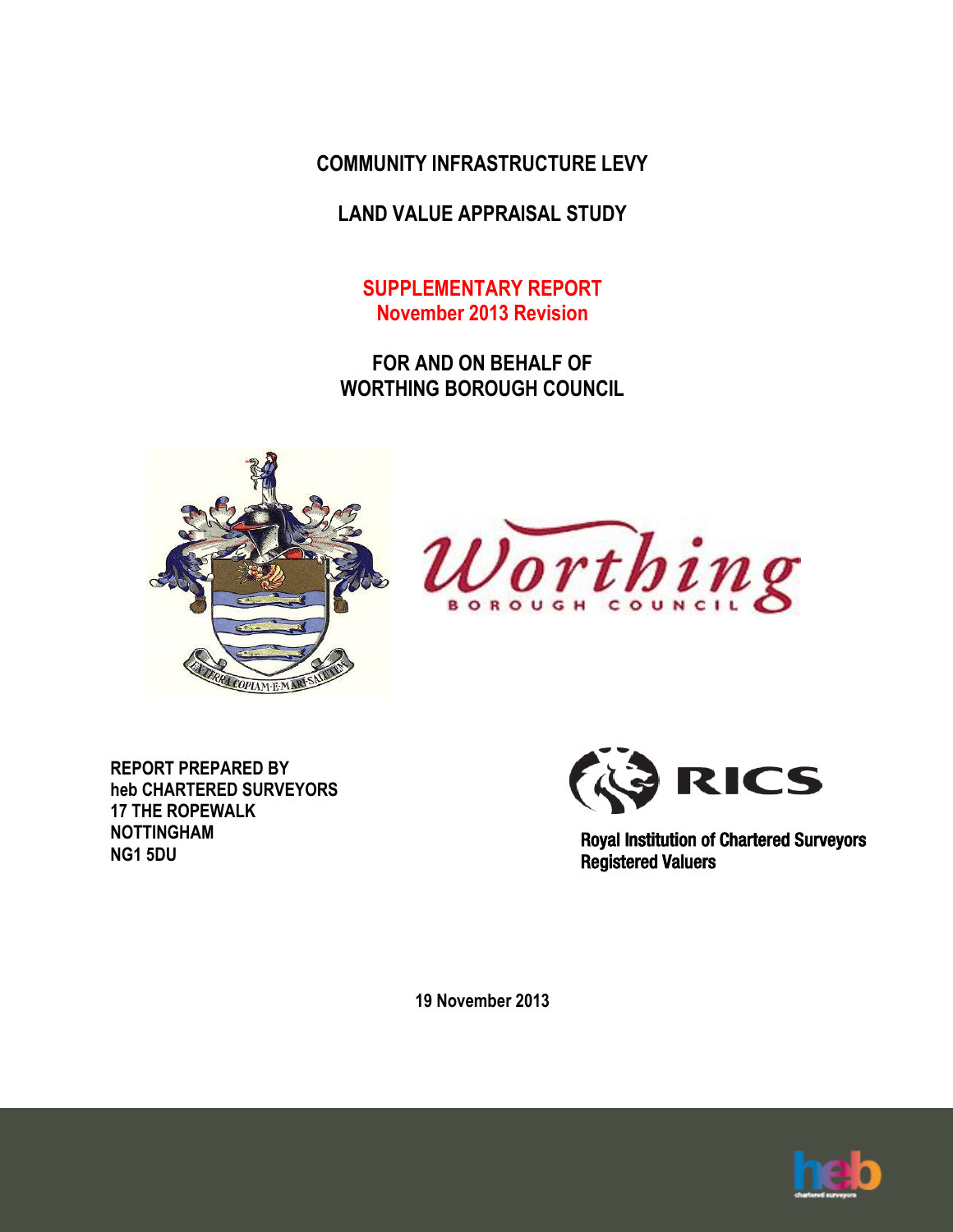# **CONTENTS**

| <b>TERMS OF REFERENCE</b> |  |
|---------------------------|--|
| DEVELOPMENT CATEGORIES    |  |
| <b>CONCLUSIONS</b>        |  |

# **APPENDICES**

| Appendix 1   | $\sim$ 10 $\pm$ | <b>Additional Residential Sales Evidence</b> | 11 |
|--------------|-----------------|----------------------------------------------|----|
| Appendix 2 - |                 | <b>Transactional Retail Evidence</b>         | 15 |
| Appendix 3   | $\sim$          | <b>Transactional Industrial Evidence</b>     | 20 |

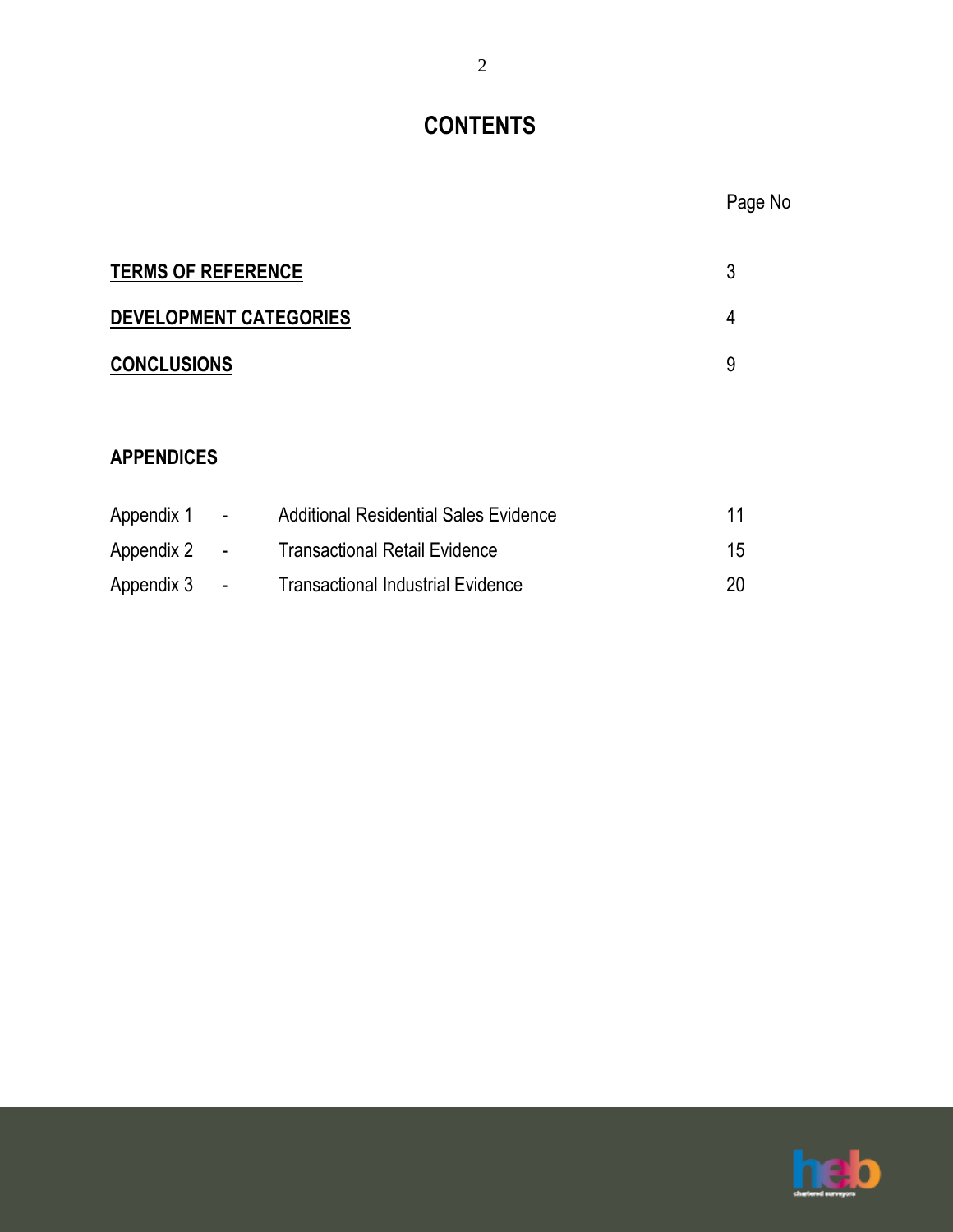#### **TERMS OF REFERENCE**

This report should be read in conjunction with our initial Land Value Appraisal Study dated 20<sup>th</sup> August 2012.

3

This Appendix report provides further information and clarification with regards to valuation methodology, sources of information and "Appropriate Available Evidence", as defined under the CIL Charge Setting Procedures (section 212(4) (b)).

This report contains appropriate additional comment and evidence, and should be read in conjunction with the previous related document.

For simplicity we have restricted our commentary to those charging categories where it is proposed that a CIL charge is viable (or potentially viable), once viability testing has demonstrated an appropriate margin for CIL exists without unduly threatening development within that category.

This report does not contain further evidence or comment for those property categories where a CIL charge is *not* proposed however the evidence obtained during the initial assessment process for those categories remains available on our files for discussion, if required.

It should also be noted that the evidence listed within this report is not *exhaustive*. Further evidence is held on file however for the sake of brevity and simplicity we have published herein what we consider to be most relevant and appropriate evidence with regards to demonstrating that suitable value assessments were made during the viability testing process.

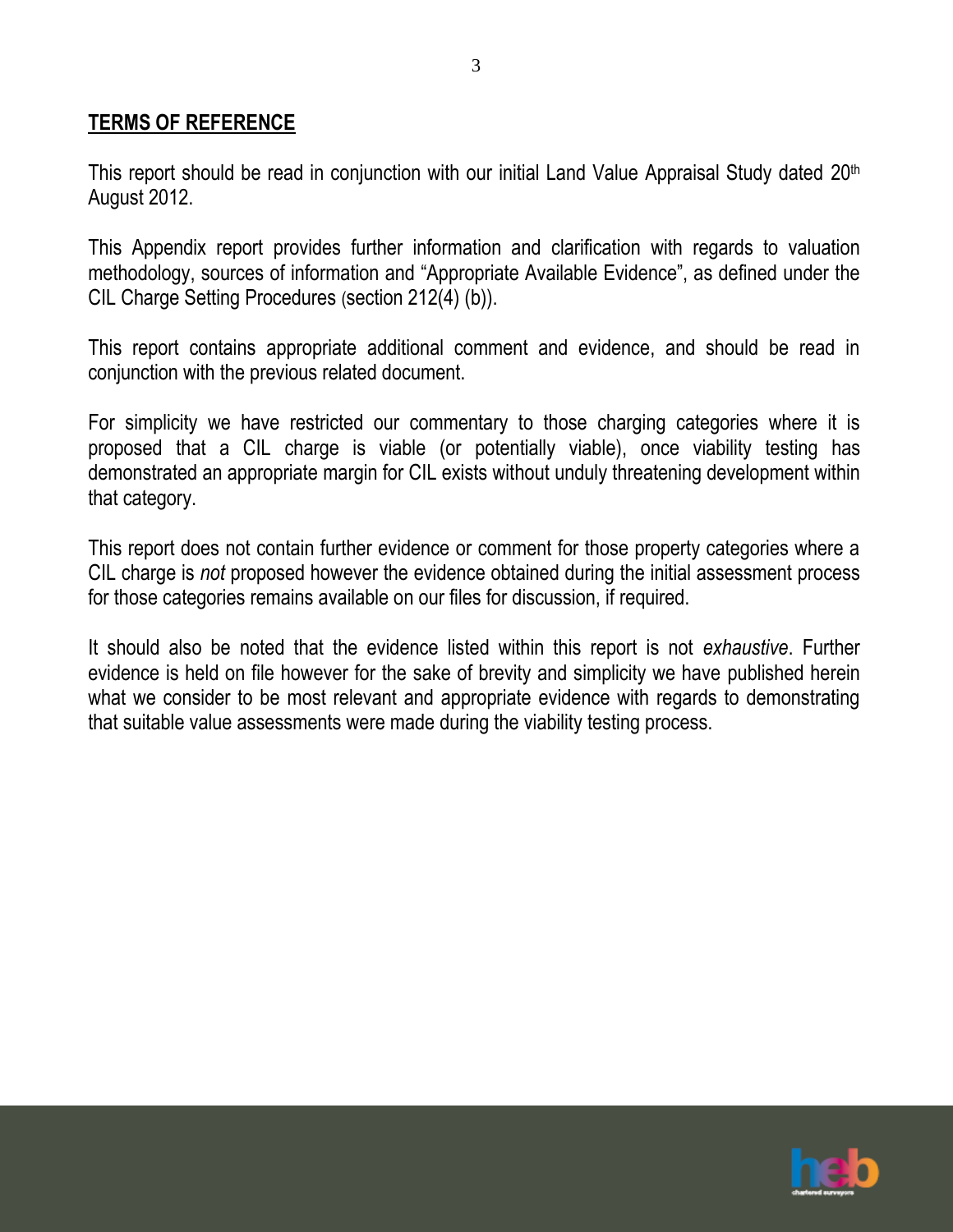### **CHARGEABLE DEVELOPMENT CATEGORIES**

### **1) Residential (C3-Houses and Apartments)**

### Base Land Values

With specific reference to this category, our information has been drawn from multiple sources and stakeholder engagement.

When assessing an appropriate tone for residential development land value, our starting point was to carry out a residual land/development appraisal whereby a typical development scenario was appraised. In simplified terms this was achieved by assessing the 'end' property value (total projected value of sales from the completed development), then deducting from this figure the cost of construction, including professional fees, finance and other standard costs of development.

The resultant figure is the maximum price which may be available for land acquisition, which in turn determines likely market values.

As a starting point for viability testing, this residual appraisal was carried out *without* deduction for Affordable Housing, Section 106 contributions or any other Local Authority contributions, to give an indication of the *'maximum'* possible land value which could be appropriate in the study area.

Once the residual land value figure was calculated it was assessed against other sources of land value information when our qualified property valuers applied established valuation techniques and reasoned assumptions and judgement to adjust where necessary and produce a land value which is both fair and realistic in current market conditions, and not simply an academic exercise to produce a theoretical land value which may not bear scrutiny when compared against current market activity.

Our residual calculation results for each test zone were £1.17M, £3.386M and £4.41M per Ha

Other sources of land value information included published data tables, for example the **Valuation Office Agency Property Market Report 2011** (latest available version) which confirms traded land values within the Southampton region (nearest data point) averaging £1.7M per hectare.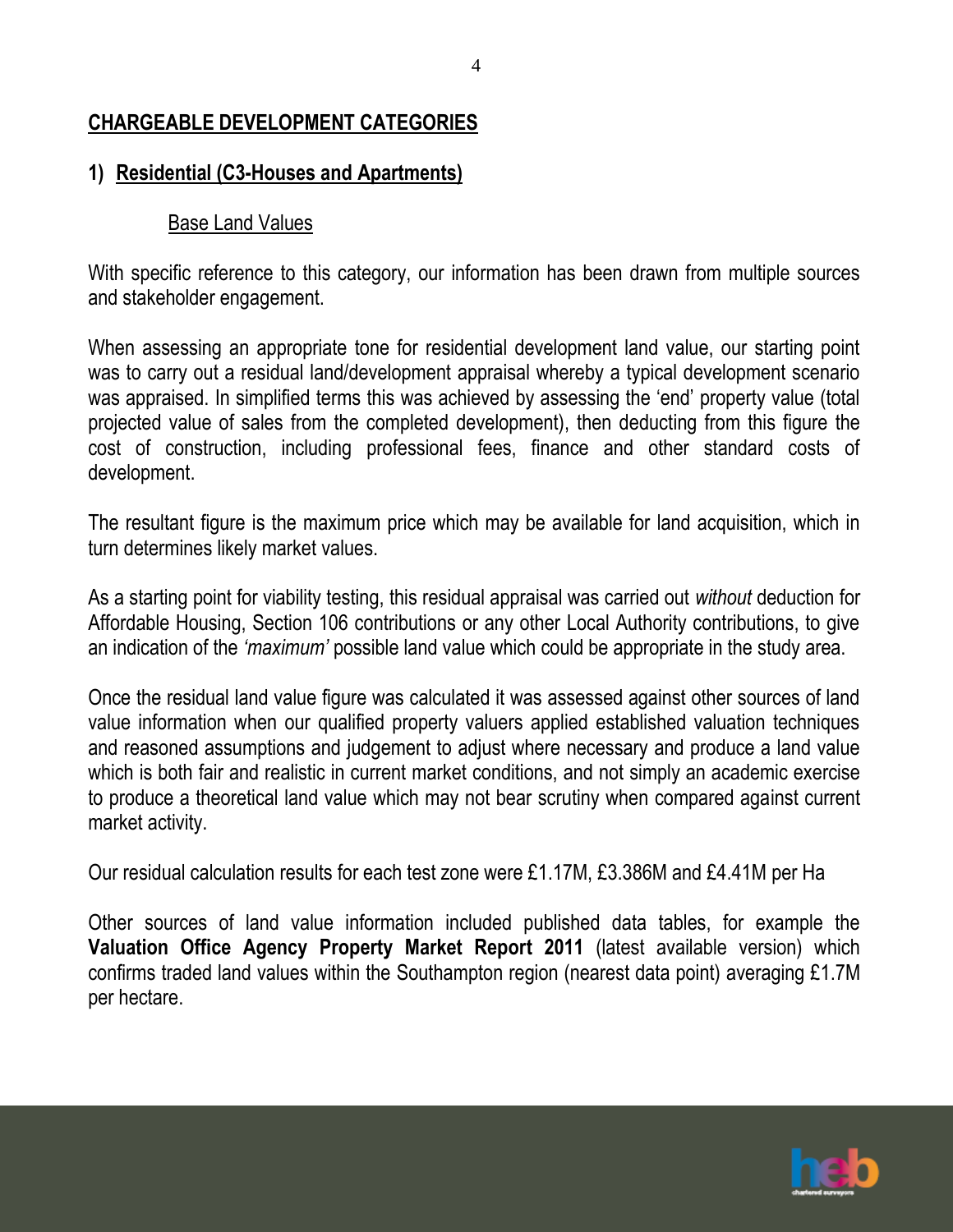The July 2010 **HCA Residential Building Land Report** data tables (most recent version) confirm a typical range for the Worthing area of between £2M to £2.2M per hectare.

Our own market research identified and analysed the following relevant land transactions:–

- Pumping Station, Hill Barn Lane, Worthing £2.77m per HA sale, "prime" site near South Downs.
- Overstrand, Shopsdam Road, Lancing £2.35m per Ha sale, 2012. National Park location.
- Soldiers Field Lane, Paddock House, Findon

We have consulted with Barratts, Taylor Wimpey and smaller developers Crayfern Homes Ltd involved with Hill Barn Lane and Adeo Property Developments where we advised in respect Shopsdam Road, Lancing.

General sentiment was confirmed that the land values within Worthing reflected the regional context where lowest value rates on the south coast would be for locations such as Newhaven to the east at circa £500,000 per hectare while higher value localities within Sussex would achieve prices on a green field site basis in the order of £1.5 - £3m per hectare with the exception of prices available with a "prime" (e.g. water side) locations and certain high value town centres especially Brighton and Chichester.

When considering the above factors we believe that our resultant adopted land Market Value figures are a fair and appropriate tone for the Borough as a whole and the proposed value zones in current market conditions.

## New Build Residential Values per sq m

The Community Infrastructure Levy is applied to proposed and future *new build* housing within the Borough.

It therefore follows that the methodology used to determine the CIL rates is applied to real evidence collated from the existing new homes market wherever possible. An extensive survey of this market was conducted within the Borough.

Wherever possible we have attempted to favour 'new build' evidence since this generally attracts a premium over and above existing stock, and more particularly Land Registry house price average figures where the results may be skewed by an unknown condition and where no reference is available to the type and size of the constituent properties.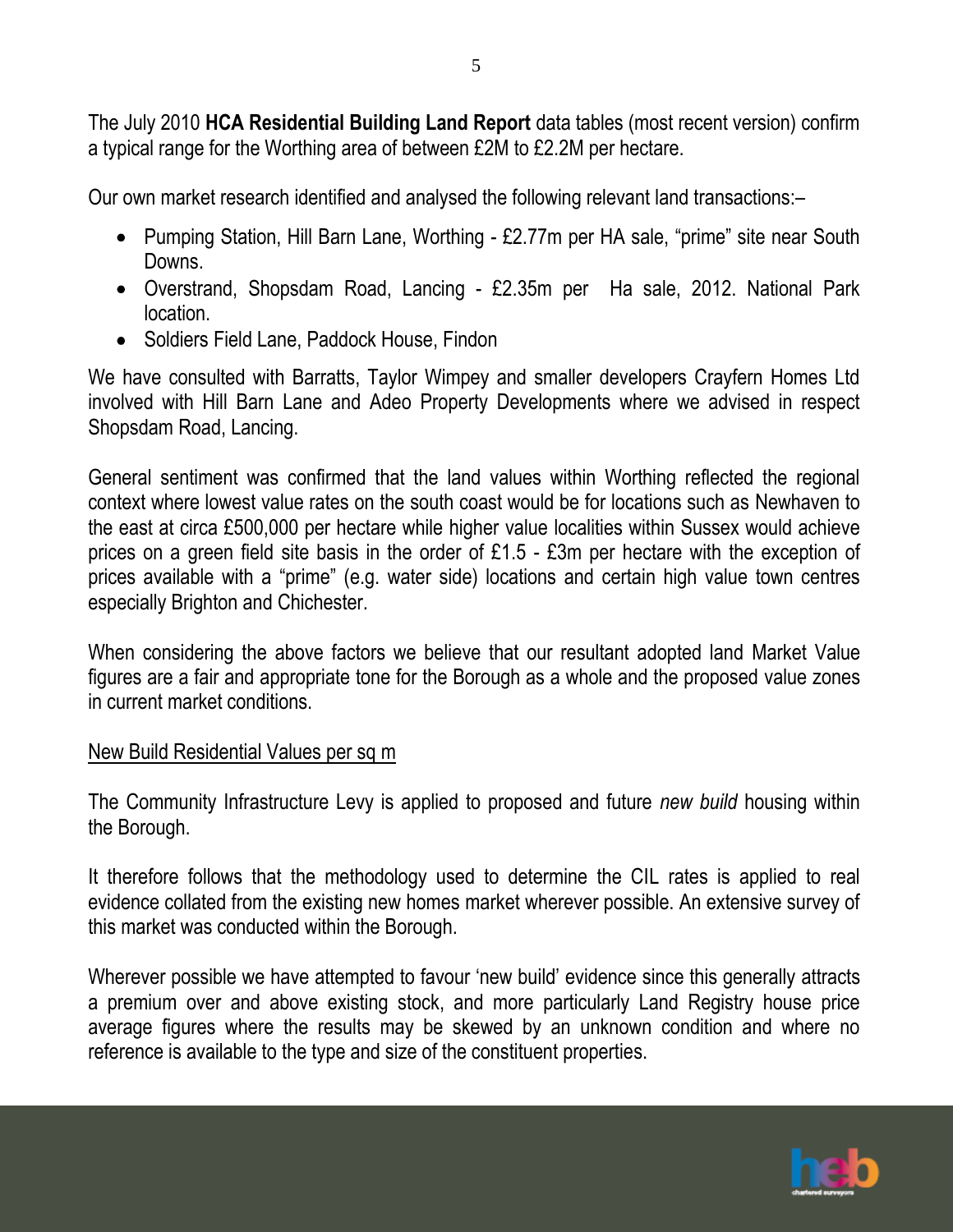Generally speaking new home developments are predominantly built by larger volume developers and tend to offer relatively uniform size style and specification across any geographical area. It also follows that the majority of proposed developments that will attract CIL will constitute similar construction and styles.

Having established like for like comparable evidence, this was further analysed and tabulated to specify new home types, i.e. apartments, 2, 3, 4 and 5 bed units.

Market research was therefore focused on the above criteria by identifying new home developments where possible in the Borough or surrounding comparable locations, that were under construction or recently completed. Data for individual house types on these developments was analysed and sale prices achieved obtained from house builders or Land Registry Data.

Additional supporting information was gathered on each development using asking prices with a reduction made according to negotiated discounts as provided by the developer, local estate agents, contacts and professional judgement / assessment of the results. Where new home data was found lacking, nearly new transactions and asking prices were analysed and adapted.

Our experience and discussions with the national and more regional developers confirm an expectation within Worthing for the general market to reflect sales price at **£250 - £300 psf (£2691 - £3229 per SQM)**.

High specification product in quality locations such as experienced in the marketing of "The Erdley" scheme on Worthing seafront with direct unobscured sea views have seen prices in excess of **£400 psf (£4306 SQM)**.

Since completing our initial study, sales have commenced at the Barratt Homes Fieldings development. Quoting prices here range from approximately £3130 - £3365 per SqM. After an appropriate deduction for negotiated sales prices, our adopted figures remain appropriate.

A summary of other evidence considered is appended at Appendix 1

Since our initial report, we have been asked to give additional comment on the apartment market in Worthing, in particular:

- i) The higher specification "top range" apartment market, increasingly prevalent in the Borough, and likely to emerge as part of unit delivery.
- ii) The specialist Retirement apartment market, in response to initial consultation responses.

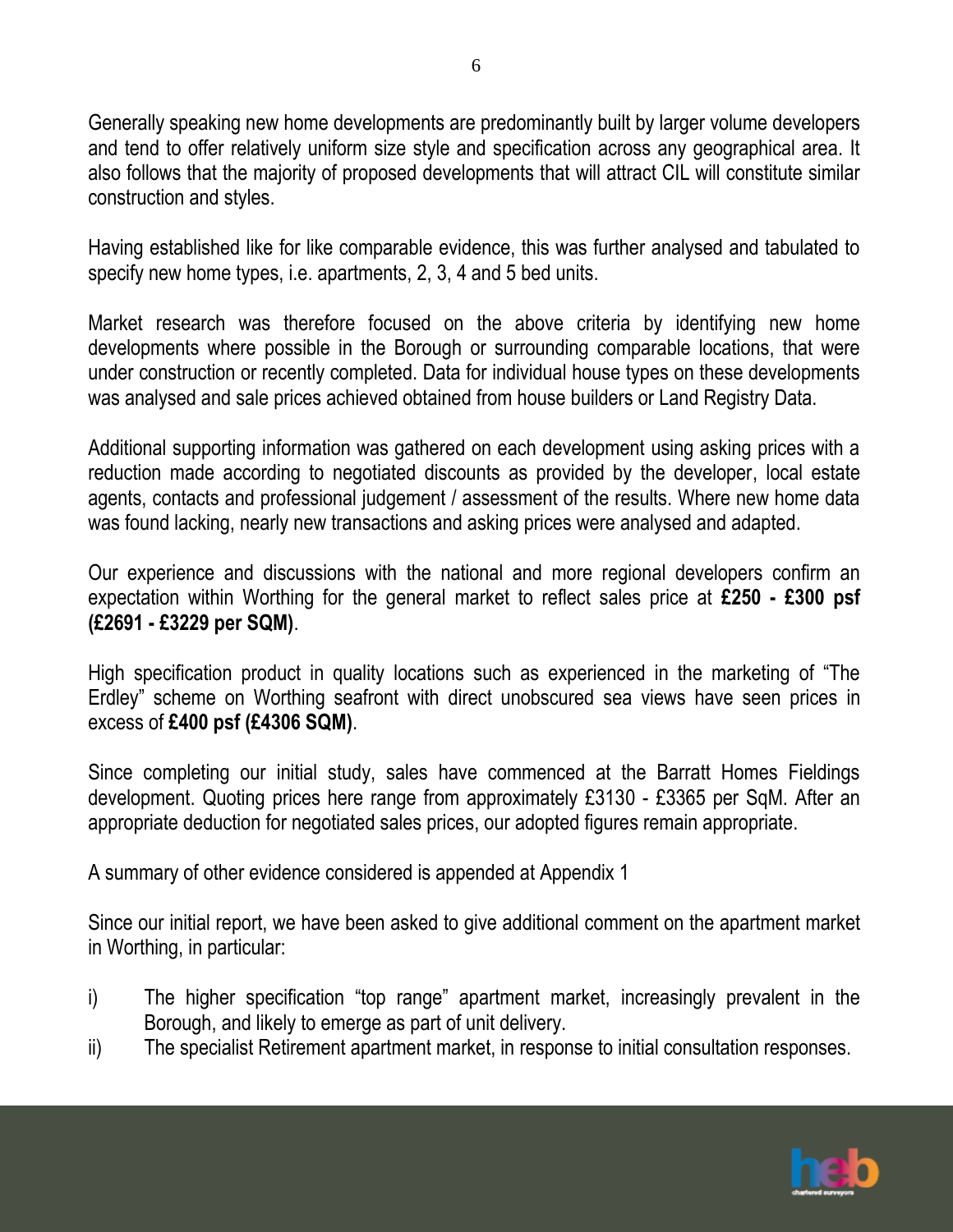With regards to the **luxury apartment** market, we can confirm that our initial report figures can be seen as conservative. They were specifically assessed as a fair general "tone" to cover most types of apartment development that could come forward across the Borough (and not a "best of the best" approach).

In response to Consultation responses and likely delivery, we have been asked to assess whether the more "luxury" high specification style of apartment which is increasingly evident could support a higher sales figure, especially when combined with a sea front location, or otherwise more sought-after location.

At the time of our initial report, we were already aware of a number of items of market evidence suggesting an achievable "top end" range of say £4000 -£5000 SqM (listed in Appendix 1).

Additional research specifically into the luxury apartment market has verified again the validity of these figures as being achievable. The more recent evidence (also appended) has suggested figures as high as £4500 - £5625 SqM.

For the revised appraisals we have stayed at the lower end of the evidence range, say £3750 - £4000 Sqm in the medium – high zones . Our additional market data is also appended.

With regards to **Retirement** apartments, the specific viability tests have adopted sales rate of c.£3,000 - £3,655 SQM. We can confirm this is appropriate for the zone locations and type of development.

We are aware that the local Valuation Office has approved viability submissions for the Worthing area of up to £4,000 SQ M. Other comparable deal evidence includes Catherine Lodge in Worthing – sales ranging from £3,773 -£4,065, Milliers Court Littlehampton – sales averaged £3,374 SqM, Caen Stone Ct Arundel – Sales averaged £3,655, Pagham Ct Bognor – sales averaged £3,041 (data provided by consultees)

A new development is currently under construction by McCarthy and Stone in nearby Seaford, with quoting prices based on £3392 - £4210 SqM. Even after deduction allowance for sales negotiations, our adopted figures can be seen as appropriate.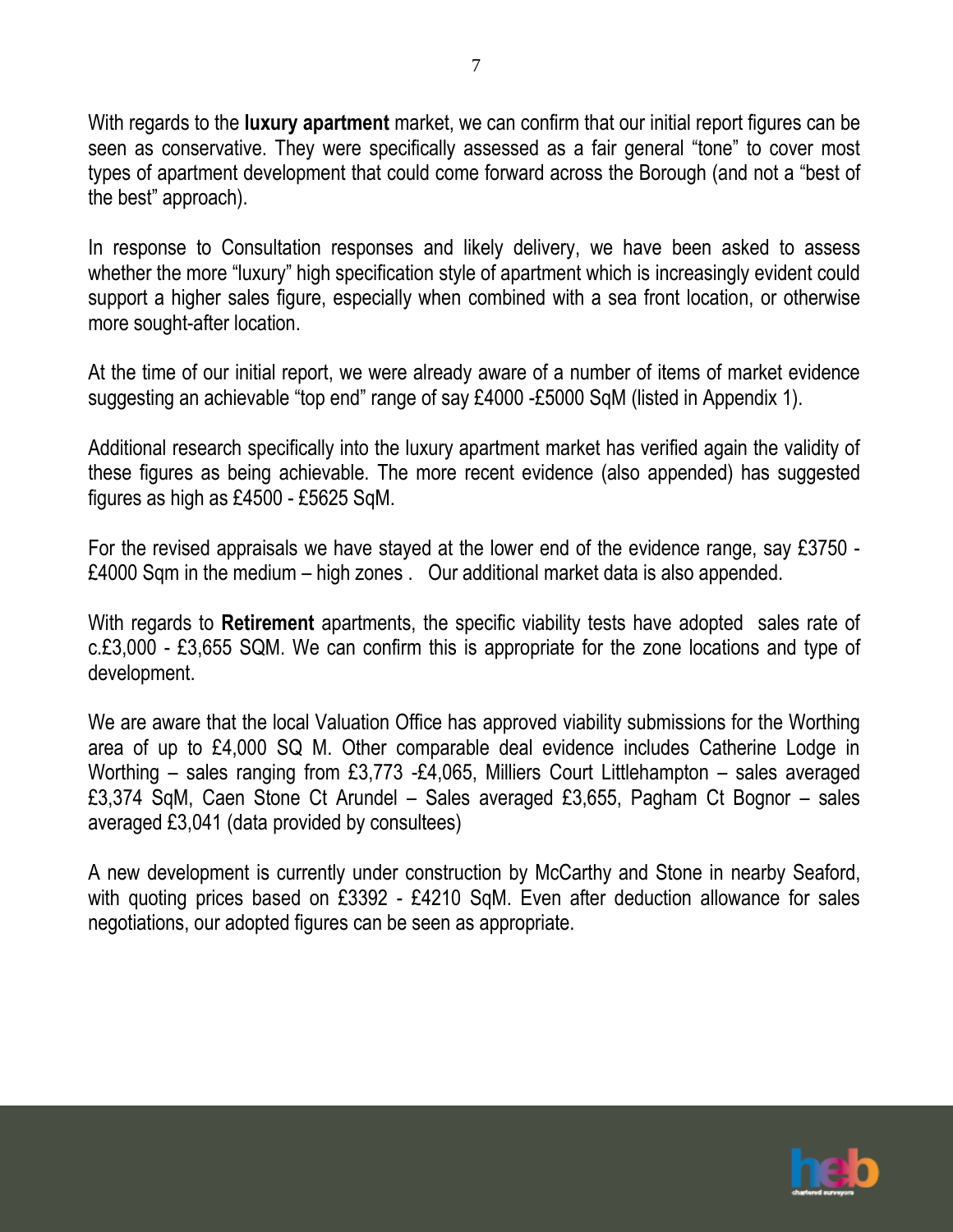### **2) Food Retail (Supermarkets) and General Retail (A1, A2, A3, A4 & A5)**

Our initial report made a separate assessment of the Food Retail (supermarket) use, as distinguished from other retail categories. From viability testing and further consultations, Worthing has elected to simplify their charging schedule by applying a single retail rate. Accordingly the Worthing charging rate is one which reflects all retail categories (without unduly threatening development).

Although a single retail category has been adopted, our methodology includes an appraisal of both food retail use (supermarket) and general retail, to provide a likely "maximum – minimum" range for the category.

The general retail assessment was based on a roadside/neighbourhood centre style development which we consider to be the most likely form of retail development to come forward within the Borough. 'High Street' retail is well established within the Borough and unlikely to see entirely new development in future since High Street areas are seldom developed from new. In the event of High Street redevelopment occurring, the existing floor area would be deducted from any CIL contribution and accordingly CIL impact minimised. It should be noted however that our suggested retail values can be considered as appropriate for most new retail development types likely to emerge, including town centre sites (on an overall, non-zoned basis).

Where possible we have focused on transactional evidence from within Worthing , or close by. Notwithstanding this, some evidence has been assessed from other locations. This is justifiable under the 'appropriate available evidence' guidance.

In the case of food store retail, value is primarily driven by the availability of an appropriate planning consent, which in turn triggers a competitive bidding situation. This combined with a 'uniform' product retailing at similar rates across any given region has a 'levelling' effect which produces similar values on a region wide basis and to some extent nationwide basis. Similarly, a likely tenant for roadside retail/neighbourhood centres will typically operate a standard acquisition value policy, where a relatively uniform rate is offered as a maximum rent/price payable irrespective of precise location specifics.

Our most relevant comparable evidence is listed at Appendix 2, although we would again state that this is not an exhaustive list of the evidence obtained. Further evidence is held on file.

The retail evidence attached shows an appropriate value range for the area, but also demonstrates a similar value trends being appropriate nationally.

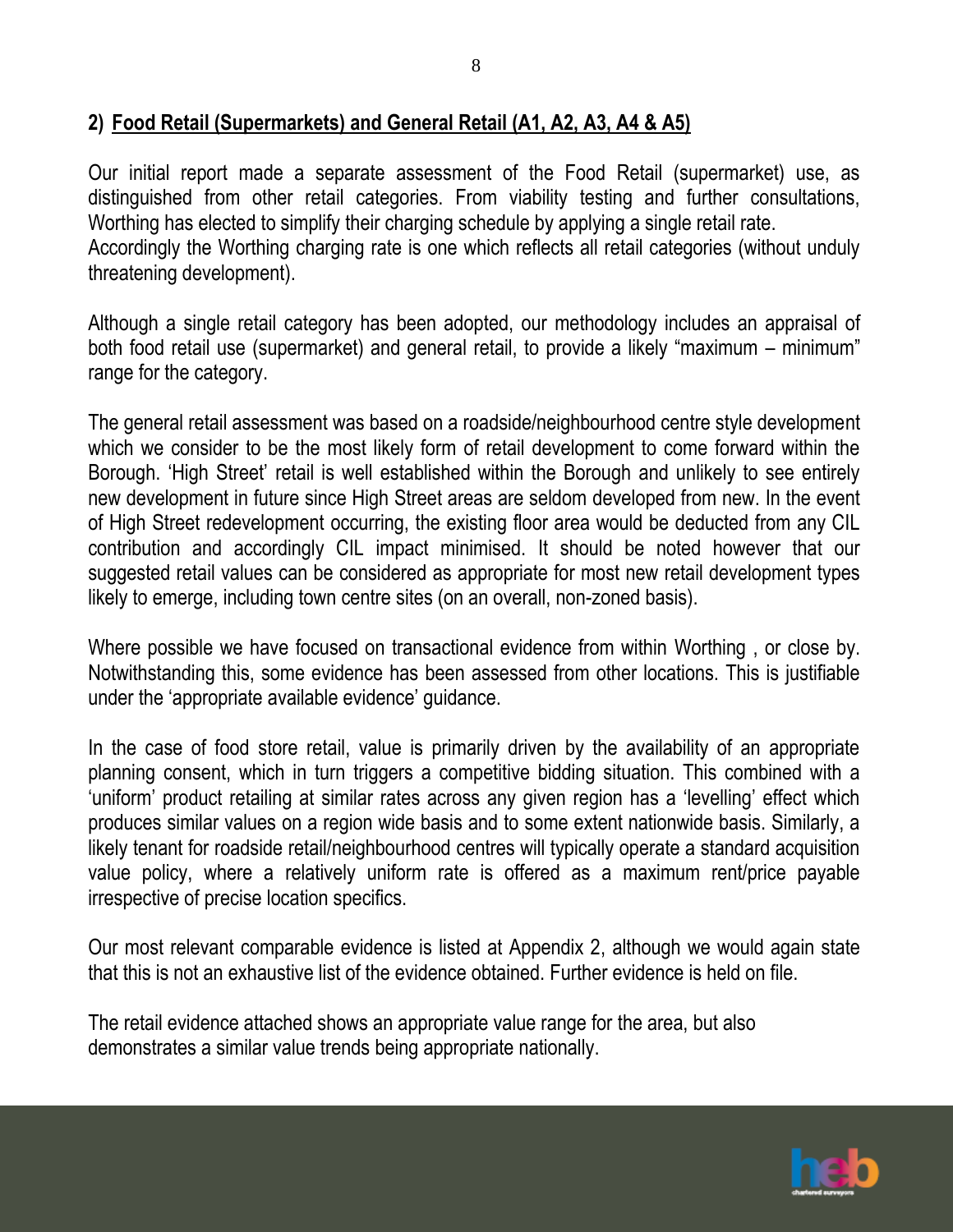Our adopted test values for retail use are considered conservative, being towards the lower end of the spectrum.

## **3) Industrial / Warehouse (B1,B2,B8)**

Industrial development is potentially viable in greenfield locations, and accordingly we attach market evidence herewith.

In common with many UK locations, there is a shortfall of reliable land sales information in the area.

Our land values are based on a Residual calculation, backed up by the expert opinion of locally based Stiles Harold Williams, Valuers and Chartered Surveyors and other consultees.

Our "as built" figures are based on the capital – comparison and investment valuation methods, with a list of comparable market information attached at Appendix 3.

This list is not exhaustive, and further transactional evidence is held on file. The evidence listed is sufficient to demonstrate that our suggested figures are fair and realistic in current market conditions.

Where appropriate, the deals done evidence (which often reflects existing stock) has been adjusted to provide a figure indicative of new build property, which generally commands a premium price over existing stock.

#### **CONCLUSIONS**

- 1) Having reviewed (and now published) the market evidence obtained and stakeholder engagement, we are confident that the Property Value Evidence Base complies with, and in our opinion *exceeds* what is reasonably required under the 'appropriate available evidence' CIL guidance definition.
- 2) We consider the values reported within our initial valuation report to be a fair assessment of market value which realistically reflects current values in each of the development categories.

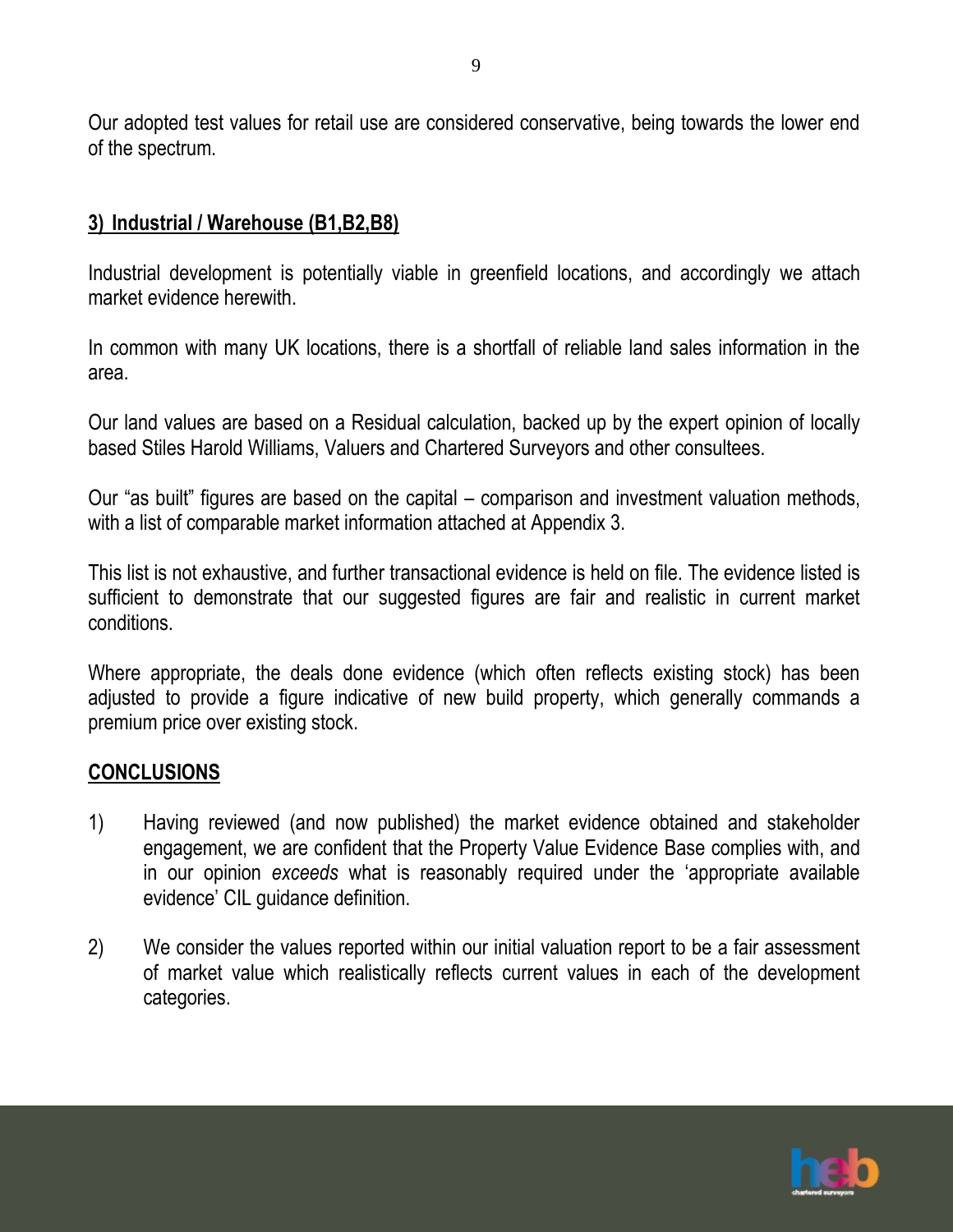3) Value information provided within this supplementary report comprises what we consider to be the most pertinent evidence and Consultee 'sentiment'. It is not exhaustive, and additional evidence is held on file for both the chargeable and non-chargeable development categories. All additional evidence can be made available for inspection and will also be available for discussion if required at Public Examination.

10

4) heb Chartered Surveyors and Stiles Harold Williams are RICS Registered Valuers. Stiles Harold Williams are based locally and have extensive experience in providing valuation and development appraisal services in and around the Worthing Borough area.

Yours faithfully

heb

**heb Chartered Surveyors**

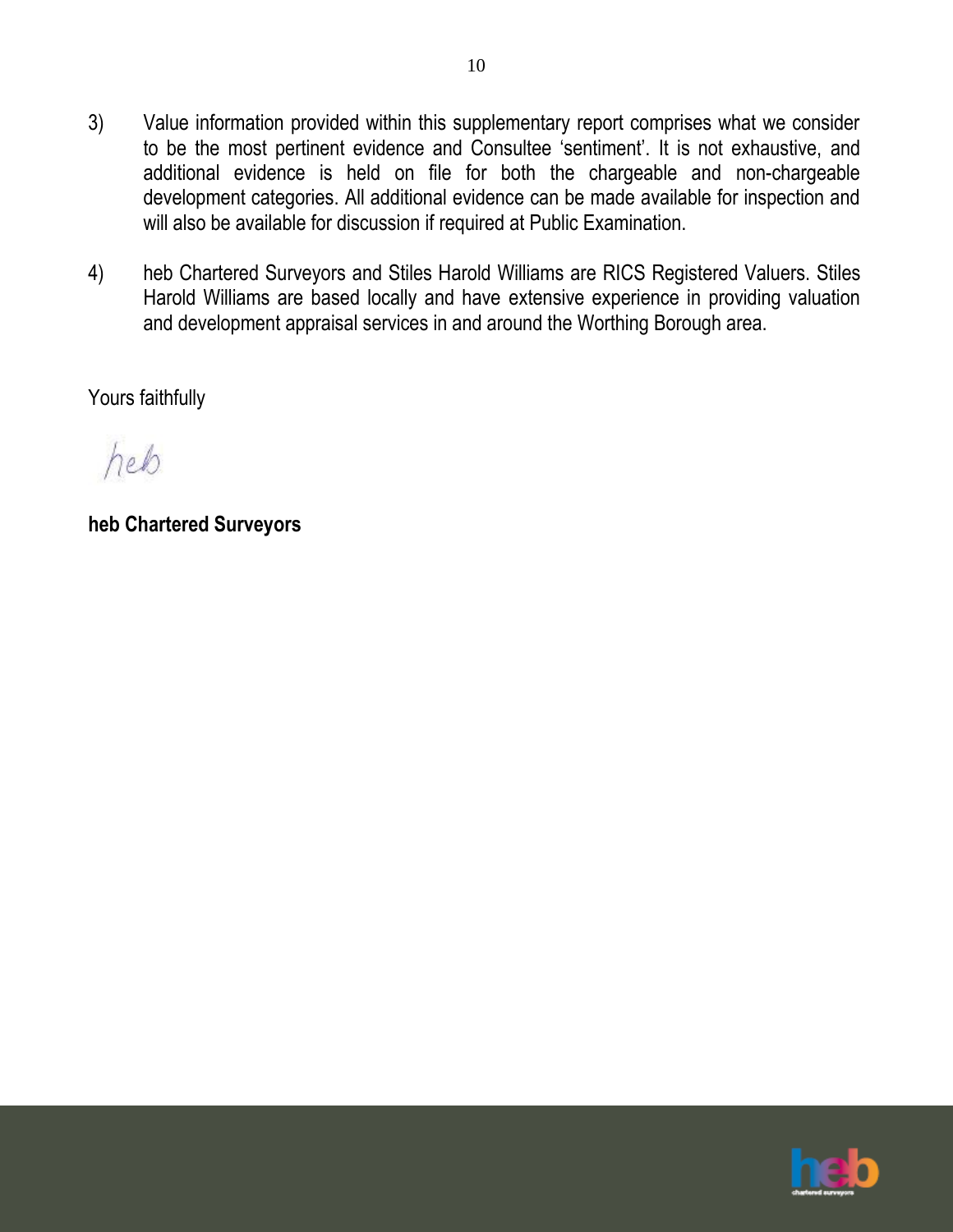# **APPENDIX 1**

# **ADDITIONAL RESIDENTIAL SALES EVIDENCE**

| <b>Property</b>                                                       | <b>New</b><br><b>Build</b> | <b>Description</b>                                                          | <b>GIA</b><br><b>SQFT</b> | Sold / Asking Price + Agent                                                                     | £ per sq ft /<br><b>SqM</b>              | <b>Comments</b>                                  |
|-----------------------------------------------------------------------|----------------------------|-----------------------------------------------------------------------------|---------------------------|-------------------------------------------------------------------------------------------------|------------------------------------------|--------------------------------------------------|
| 2 Madeira Avenue, Worthing-Medium zone                                | Refurb                     | 5 bed detached house                                                        | 2,600                     | Sold-£560,000-                                                                                  | £215 / £2314                             | Sold Sept 2012                                   |
| 2a Madeira Avenue                                                     | Yes                        | 4 bed detached house                                                        | 2,700                     | sold-£600k-                                                                                     | £222 / £2390                             | Exchanged Nov 2012. Sold plot<br>for £222K       |
| Elizabeth Mews, Woodland Avenue, High<br>Salvington-High zone         | Yes                        | Development of 7 x 3/4 bed semi-<br>detached and detached houses            | 1,800                     | Sales of all 7 units completed /<br>under offer between £355,000<br>and £465,000- Michael Jones | Achieving<br>approx. £275<br>psf / £2960 |                                                  |
| Lomas House, Flat 7 Wordsworth Road,<br>Worthing-High zone            | Yes                        | 3 bed penthouse flat on 2nd floor                                           | 1,363                     | £425,000- Cubbitt and West                                                                      | £311/£3348                               | Quoting.                                         |
| Lomas House, Flat 2 Wordsworth Road,<br>Worthing-High zone            | Yes                        | 2 bed flat on grd floor                                                     | 786                       | Sold-£250,000-Cubbitt and West                                                                  | £318 / £3423                             | Aug-12                                           |
| 7 Chatsworth Lodge, 26-28 St Botolphs<br>Road, Worthing-Medium zone   | Yes                        | 3 bed penthouse                                                             | 1,400                     | under offer- £325,000- Michael<br>Jones                                                         | £232 / £2497                             | Nov-12                                           |
| Cissbury Avenue, Worthing, BN14- Medium<br>zone                       | Yes                        | 3 bed end of terrace house                                                  | approx<br>1,100           | £295,000 Jacobs Steel                                                                           | £277 / £2981                             | Quoting                                          |
| 44B Pavilion Road, Worthing BN14- Medium<br>zone                      | Yes                        | 3 bed chalet bungalow                                                       | c.90<br>sqm               | Sold-£250,000- Michael Jones                                                                    | £2840                                    | Oct-12                                           |
| The Regency Apartments, Flat 21 Crescent<br>Road, Worthing-high zone  | Yes                        | 2 bed + 2 bath flat+parking                                                 | 750                       | Asking-£275,000-Symonds<br>Reading                                                              | £300 / £3230                             |                                                  |
| The Regency Apartments, Flat 22 Crescent<br>Road, Worthing-high zone  | Yes                        | 1 bed -3rd floor + parking                                                  | 500                       | Sold-£169,500-Symonds Reading                                                                   | £339/ £3650                              | Sold 26th November 2010                          |
| The Regency Apartments, Flat 22 Crescent<br>Road, Worthing- high zone | Yes                        | 2 bed-1st floor + parking                                                   | 750                       | Sold- £227,500- Symonds<br>Reading                                                              | £303 / £3261                             | Sold 25th March 2012                             |
| Hammond close, Salvington- medium zone                                | Yes                        | Development of 8 x 3 and 4<br>terraced bed houses + 2 bed<br>detached house |                           | Asking- Plots 1 & 5 £264,950 and<br>£329,950- Michael Jones                                     |                                          | Plots 4,7, 8,9-sold between<br>£200,000-£280,000 |

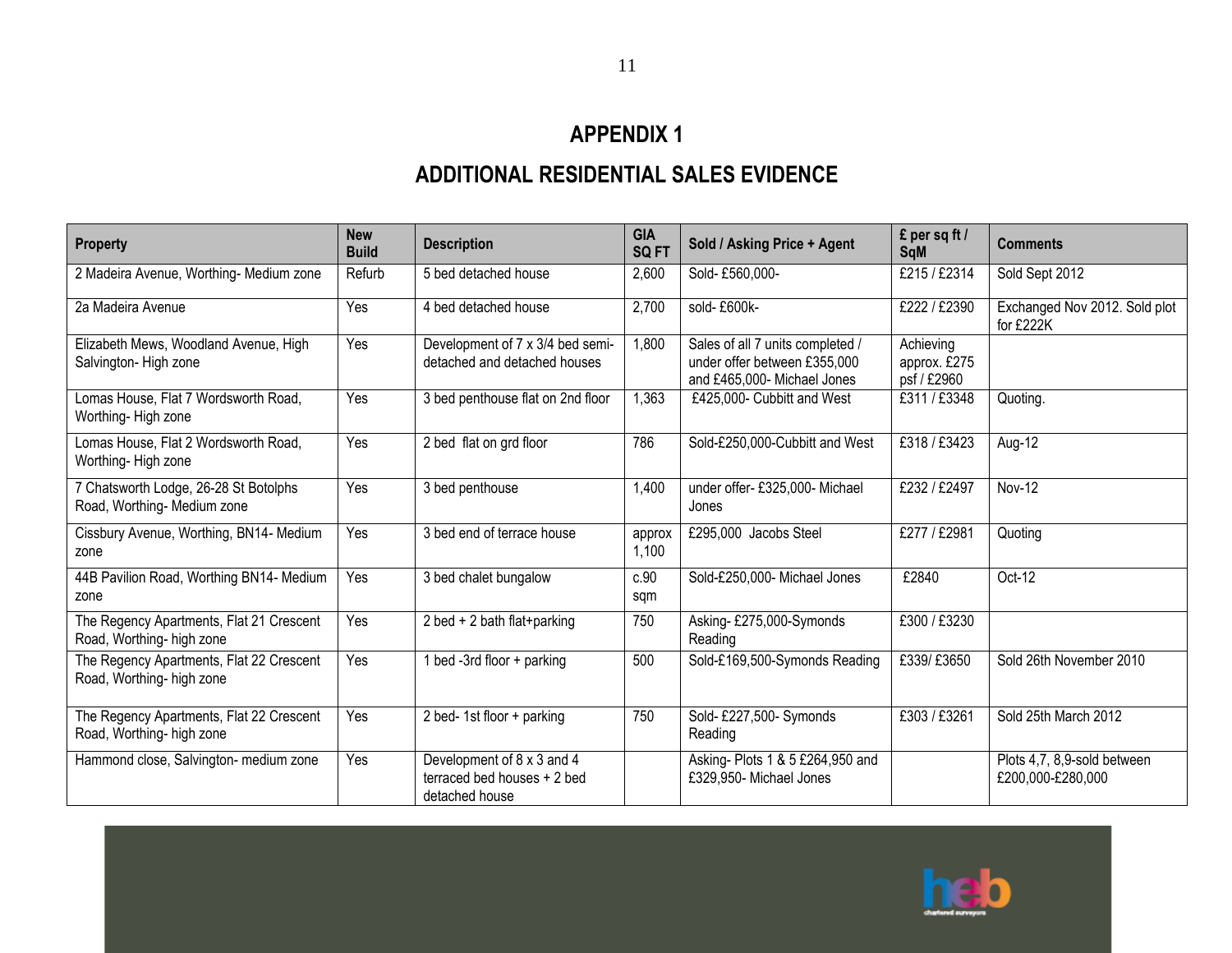| 7 Chatsworth Lodge, 26-28 St Botolphs<br>Road, Worthing- Medium zone | Yes | 2 bed flats                                       |       | Asking-£225,000 to £189,950-<br>Michael Jones | £240 / £2583 | Agent has confirmed that 10<br>units have sold / under offer<br>with 2 bed flats achieving £240<br>psf |
|----------------------------------------------------------------------|-----|---------------------------------------------------|-------|-----------------------------------------------|--------------|--------------------------------------------------------------------------------------------------------|
| The Eardley, Marine Parade- Flat 23- high<br>zone                    | Yes | 3 bed penthouse on 5th floor with<br>2 car spaces | 1,700 | Sold-£850,000-Symonds<br>Reading              | £448 £4822   | Sold August 2010                                                                                       |
| The Eardley, Marine Parade- Flat 22- high<br>zone                    | Yes | 3 bed penthouse on 5th floor with<br>2 car spaces | 1,600 | Asking- £675,000- Symonds<br>Reading          | £421 / £4576 |                                                                                                        |
| The Eardley, Marine Parade- Flat 34- high<br>zone                    | Yes | 3 bed penthouse on 5th floor with<br>2 car spaces | 1,700 | Asking-£795,000-Symonds<br>Reading            | £467 / 5026  |                                                                                                        |
| The Eardley, Marine Parade- Flat 13- high<br>zone                    | Yes | 2 bed flat on grd floor with parking              | 1,000 | Sold-£450,000-Symonds<br>Reading              | £450 / £4844 | Sold April 2012                                                                                        |
| The Eardley, Marine Parade- Flat 10- high<br>zone                    | Yes | 2 bed flat on 4th floor with parking              | 1,300 | under offer- £520,000- Michael<br>Jones       | £400 / £4305 |                                                                                                        |
| The Fielding's - Barratt Homes                                       | Yes | New 2 bed apartments available                    | 591   | £185,000                                      | £3,364Sq M   | Available                                                                                              |
| The Fielding's - Barratt Homes                                       | Yes | New 4 Bed Houses                                  | 1248  | £384,995                                      | £3,319 SqM   | Available                                                                                              |
| The Fielding's - Barratt Homes                                       | Yes | New 4 bed houses                                  | 1410  | £440,000                                      | £3,359 SqM   | Available                                                                                              |
| The Fielding's - Barratt Homes                                       | Yes | New 5 bed Houses                                  | 1761  | £510,000                                      | £3,129 SqM   | Available                                                                                              |
| The Fielding's - Barratt Homes                                       | Yes | New 5 bed Houses                                  | 1765  | £515,000                                      | £3,140 SqM   | Available                                                                                              |

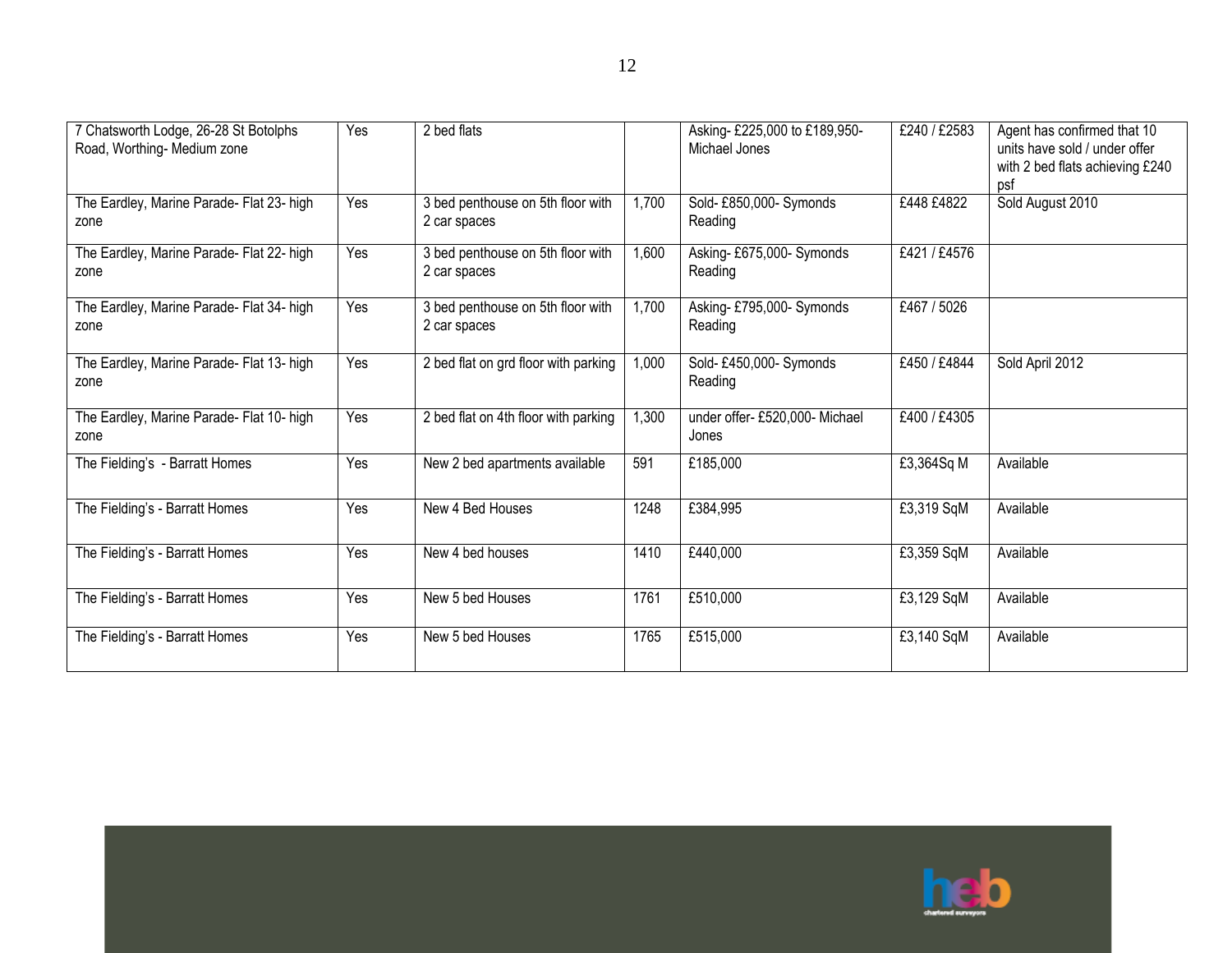| <b>Address</b>                              | <b>Tenure</b> | <b>Size</b><br>(bedrooms) | <b>Type</b>       | <b>Price</b> | <b>Date</b>     | Indicative price (@ assumed 60sqm) |
|---------------------------------------------|---------------|---------------------------|-------------------|--------------|-----------------|------------------------------------|
|                                             |               |                           |                   |              |                 |                                    |
| 2 Alexander Terrace Worthing                | Leasehold     | $\overline{2}$            | Flat (purpose)    | £220,000     | Jan 2012        | £3667                              |
| 130 Alinora Crescent Goring By Sea Worthing | Freehold      | $\overline{2}$            | Flat (converted)  | £185,000     | Jan 2012        | £3083                              |
| 27 Ardingly Avenue Goring By Sea Worthing   | Leasehold     | $\overline{2}$            | Flat (converted)  | £144,000     | Jan 2012        | £2400                              |
| 7 Ardingly Drive Goring By Sea Worthing     | Leasehold     | $\overline{2}$            | Flat (converted)  | £137,500     | Dec 2011        | £2292                              |
| 2a Belsize Road Worthing                    | Leasehold     | $\mathfrak{Z}$            | Flats (converted) | £235,000     | Dec 2011        | £3917                              |
| 5 Berkeley Square Worthing                  | Leasehold     | $\overline{2}$            | Flat (purpose)    | £132,500     | Dec 2011        | £2208                              |
| 121 Aldworth Avenue Goring By Sea Worthing  | Freehold      | $\overline{2}$            | Flat              | £170,000     | Sep 2011        | £2833                              |
| 29a Boundary Road Worthing                  | Freehold      | 1                         | Flat              | £113,000     | Aug 2011        | £1883                              |
| 37a Boundary Road Worthing                  | Leasehold     | 1                         | Flat (converted)  | £110,000     | Aug 2011        | £1833                              |
| 133 Aldsworth Avenue Goring By Sea Worthing | Freehold      | $\overline{2}$            | Flat              | £168,000     | <b>Jul 2011</b> | £2800                              |
| 46 Alinora Avenue Goring By See Worthing    | Freehold      | $\overline{2}$            | Flat (converted)  | £190,000     | Jun 2011        | £3166                              |

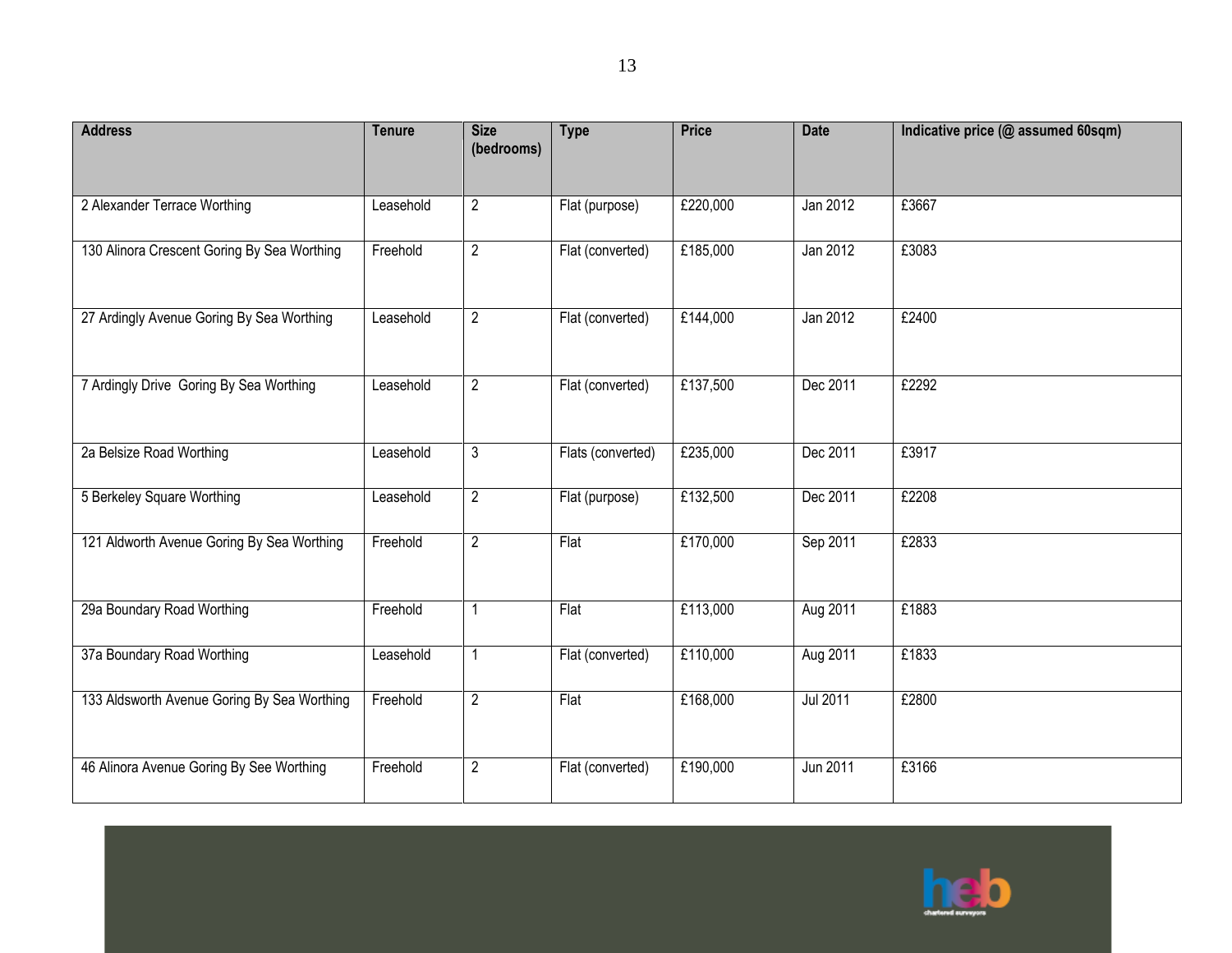| 14 Ardingly Drive Goring By Sea Worthing   | Leasehold         | $\overline{2}$  | Flats (converted) | £149,950              | Jun 2011  | £2500                             |
|--------------------------------------------|-------------------|-----------------|-------------------|-----------------------|-----------|-----------------------------------|
| 74 Arlington Avenue Goring By Sea Worthing | Freehold          | $\overline{2}$  | Flat              | £210,000              | May 2011  | £3500                             |
| 25 Avalon Way Worthing                     | Leasehold         |                 | Flat              | £112,000              | May 2011  | £1866                             |
| <b>NOVEMBER 2013</b>                       | <b>ADDITIONAL</b> | <b>EVIDENCE</b> |                   |                       |           | £/per sqm<br>(Actual Floor Areas) |
| Warnes, Steyne Gardens, Worthing           |                   | $\overline{2}$  | Apartment         | £325,000              | Quoting   | £4780                             |
| Sea Drive, Worthing                        |                   |                 | Apartment         | £370,000              | Quoting   | £5514                             |
| Navarino Road, Worthing                    |                   | 3               | Apartment         | £450,000              | Quoting   | £5625                             |
| Warnes, Steyne Gardens, Worthing           |                   | $\overline{2}$  | Apartment         | £475,000-<br>£500,000 | Guide     | £5,108 - £5376                    |
| Steyne Gardens, Worthing                   |                   | $\overline{c}$  | Apartment         | £475,000 +            | Guide     | £4567                             |
| The Fieldings, Warren Rd, Worthing         |                   | $\overline{2}$  | Apartment         | £180,000              |           | £3,300                            |
| West Parade, Worthing                      |                   | $\overline{2}$  | Apartment         | £300,000              | Available | £3,550                            |
| The Penthouse, Ferring, Worthing           |                   | $\overline{2}$  | Penthouse Apt     | £895,000              | U/O       | £8,870                            |
| Steyne Gardens, Worthing                   |                   | $\overline{2}$  | Apartment         | £479,995              |           | £5106                             |

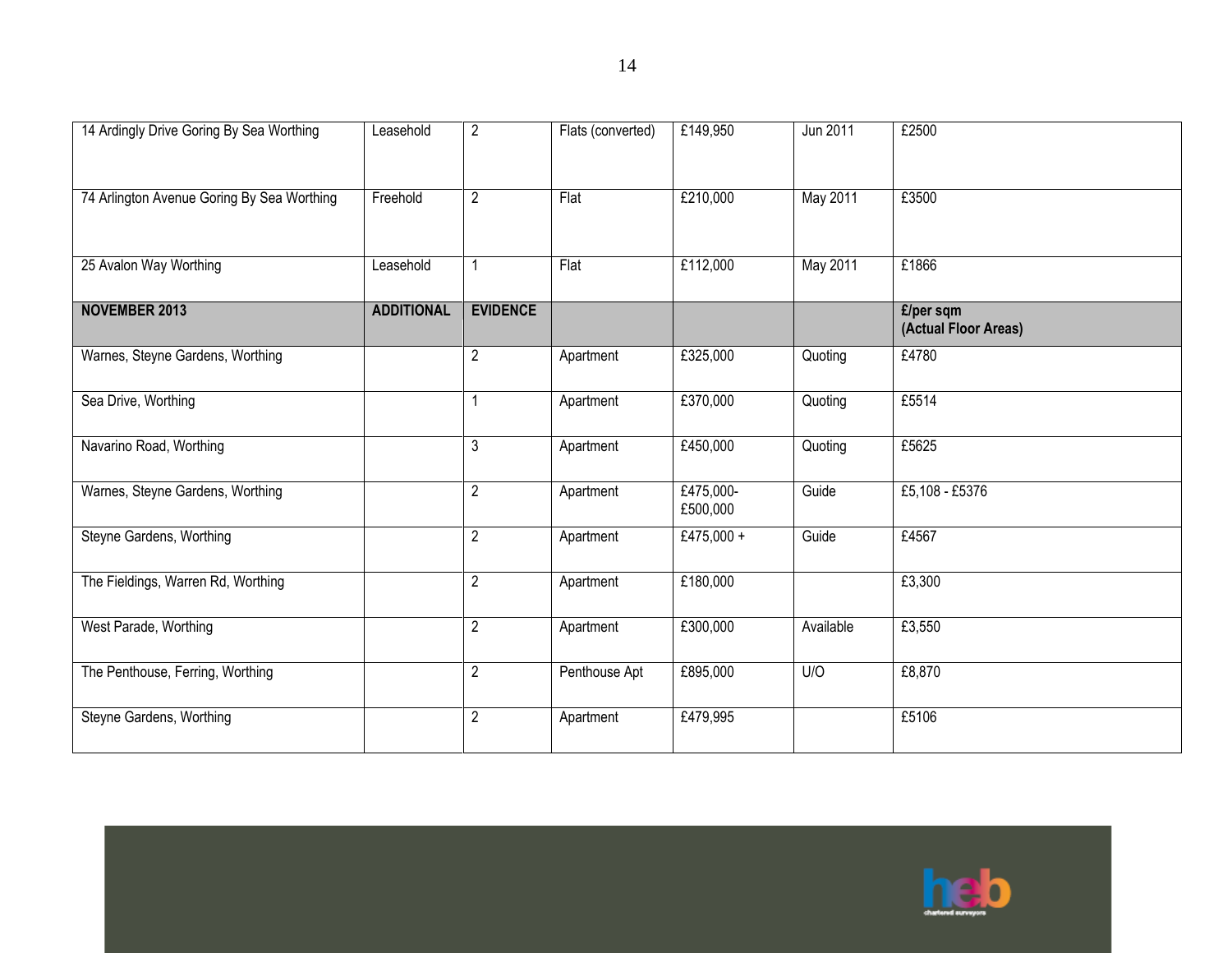# **APPENDIX 2**

# **RETAIL EVIDENCE**

| <b>Address</b>                                                     | Tenant            | Size sq ft    | Rent per sq ft (per | <b>Comment</b>                                                                                                                                  |
|--------------------------------------------------------------------|-------------------|---------------|---------------------|-------------------------------------------------------------------------------------------------------------------------------------------------|
|                                                                    |                   |               | SqM)                |                                                                                                                                                 |
| <b>Supermarkets</b>                                                |                   |               |                     |                                                                                                                                                 |
|                                                                    |                   |               |                     | For the reasons stated in the sector specific commentary, we have considered Supermarket evidence locally, regionally and nationally. This      |
|                                                                    |                   |               |                     | demonstrates a typical rental value for supermarket use of £153 - £288 per SqM. When capitalised at a yield of 5.5%, this demonstrates that our |
| adopted figure is justifiable, and can be considered conservative. |                   |               |                     |                                                                                                                                                 |
|                                                                    |                   |               |                     |                                                                                                                                                 |
| Pulborough, Sussex                                                 | <b>Sainsburys</b> | 29,073        | £18.15 (£195)       | Sold 2010 @ 4.25% (£4,347 per sqm)                                                                                                              |
|                                                                    |                   |               |                     |                                                                                                                                                 |
| <b>Newbury</b>                                                     | <b>Sainsburys</b> | 133,953       | £23.50 (£253)       | Sold 2010 @ 4.5% (£4,982 per sqm)                                                                                                               |
| <b>Dover</b>                                                       | <b>Morrisons</b>  | 50,700        | £18 (£193.8)        | Sold March 2010 @ 5% (£3,664 per sqm)                                                                                                           |
|                                                                    |                   |               |                     |                                                                                                                                                 |
| Crowborough                                                        | <b>Tesco</b>      | 27,411        | £14.45 (£155)       | Sold 2010 @ 4.29% (£3,422 per sqm)                                                                                                              |
|                                                                    |                   |               |                     |                                                                                                                                                 |
| March, Cambs                                                       | <b>Sainsburys</b> | 32,632        | £18 (£194)          | ERV stated at £22 psf (£236.8 SqM). Quoting 4.5% net yield =<br>£4067 Sq M capital value                                                        |
|                                                                    |                   |               |                     |                                                                                                                                                 |
| <b>Church Lane</b>                                                 | Aldi              | 16,454        | £14.28 (£153.71)    | Letting May 2010                                                                                                                                |
| <b>Bedford</b>                                                     |                   |               |                     |                                                                                                                                                 |
| <b>Houghton Regis</b>                                              | Asda              | 51,000        |                     | Confidential transaction2012. Developer unable to disclose, but                                                                                 |
|                                                                    |                   |               |                     | confirmed £15-£20 psf "fair tone" across UK and £1m-£1.5m<br>max per acre land                                                                  |
|                                                                    |                   |               |                     |                                                                                                                                                 |
| <b>Sheldon</b>                                                     | <b>Morrisons</b>  | 105,000 sq ft | £25.82 (£277.93)    | <b>Letting March 2010</b>                                                                                                                       |
| <b>Birmingham</b>                                                  |                   |               |                     |                                                                                                                                                 |
| <b>Coldhams Lane</b>                                               | <b>Sainsburys</b> | 81,983 sq ft  | £24.00 (£258.34)    | <b>Rent review Dec 2009</b>                                                                                                                     |
| Cambridge                                                          |                   |               |                     |                                                                                                                                                 |
| <b>Tewkesbury Road</b><br>Cheltenham                               | <b>Sainsburys</b> | 97,434 sq ft  | £23.25 (£250.26)    | <b>Rent review Dec 2008</b>                                                                                                                     |
| <b>Alfreton</b>                                                    | <b>Tesco</b>      | 87,347 sq ft  | £22.00 (£237.00)    | Sale & lease back Jan 2013 at £438 psf (£4720 SqM. 5%                                                                                           |
|                                                                    |                   |               |                     |                                                                                                                                                 |

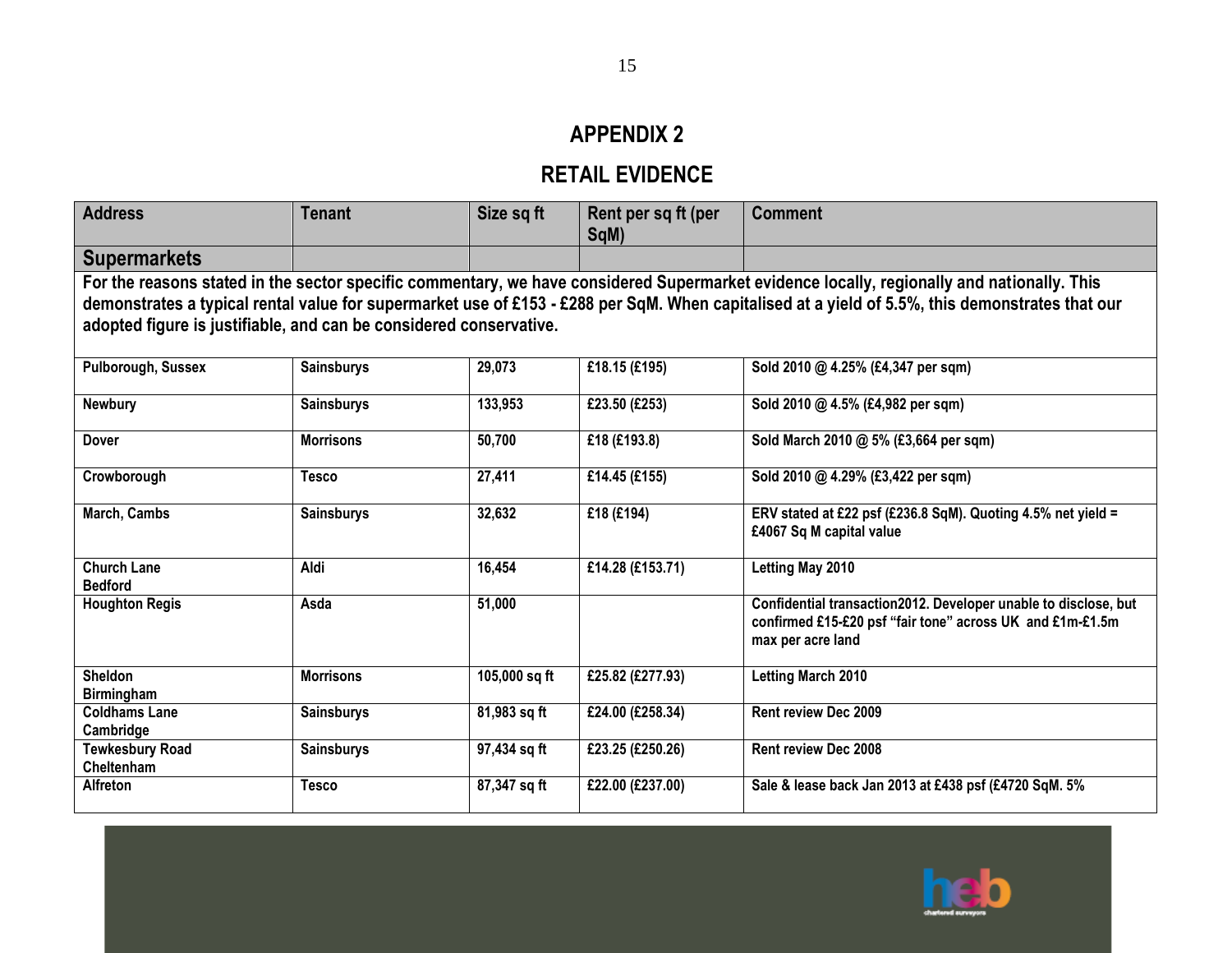| <b>Stanway</b>                          | <b>Sainsburys</b> | 147,000 sq ft | £26.79 (£288.37) | Letting Dec 2010                                                      |
|-----------------------------------------|-------------------|---------------|------------------|-----------------------------------------------------------------------|
| <b>Colchester</b>                       |                   |               |                  |                                                                       |
| <b>Diss</b>                             | <b>Tesco</b>      | 50,334 sq ft  | £22.00 (£236.81) | Sale & lease back Jan 2013 at £432.91 (£4660 SqM).5%                  |
|                                         |                   |               |                  |                                                                       |
| <b>Maldon</b>                           | <b>Tesco</b>      | 103,761 sq ft | £25.82 (£277.89) | Sale & lease back Jan 2013 at £515.60 (£5550 SqM). 5%                 |
| <b>West Bromwich</b>                    | <b>Tesco</b>      | 380,000 sq ft | £20.50 (£220.67) | Sale & lease back Jan 2013. Mixed retail scheme overall rent.<br>5.9% |
| <b>Ebbw Vale</b>                        | <b>Tesco</b>      | 58,865 sq ft  | £21.66 (£233.00) | Sale & lease back Jan 2013 at £418.75 psf (£4508 SqM) 5.2%            |
| <b>Beaumont Leys</b><br>Leicester       | <b>Tesco</b>      | 125,952 sq ft | £23.25 (£250.26) | <b>Rent review Feb 2008</b>                                           |
| <b>Serpentine Green</b><br>Peterborough | <b>Tesco</b>      | 136,396 sq ft | £26.00 (£279.86) | <b>Rent review Dec 2008</b>                                           |
| <b>Richardson Way</b>                   | <b>Tesco</b>      | 103,575 sq ft | £14.27 (£153.60) | Investment sold at 4.57% in Sept 2011                                 |
| Coventry                                |                   |               |                  |                                                                       |
| <b>Embassy Court</b>                    | <b>Tesco</b>      | 84,023 sq ft  | £18.40 (£198.06) | Letting June 2010. Investment sold at 5% in June 2011                 |
| Welling                                 |                   |               |                  |                                                                       |
| <b>Peasley Cross Lane</b>               | <b>Tesco</b>      | 140,000 sq ft | £22.00 (£236.81) | Investments sold June 2011 5%                                         |
| <b>St Helens</b>                        |                   |               |                  |                                                                       |
| <b>Thorpe Road</b>                      | <b>Tesco</b>      | 49,000 sq ft  | £19.29 (£207.64) | Investments sold at 5.75% May 2009                                    |
| <b>Melton Mowbray</b>                   |                   |               |                  |                                                                       |
| <b>Civic Way</b>                        | <b>Sainsburys</b> | 66,379 sq ft  | £21.24 (£228.63) | Open market letting Nov 2010. Investment also sold at 4.45%           |
| <b>Swadlincote</b>                      |                   |               |                  |                                                                       |
| <b>Farrar Road</b>                      | Asda              | 46,141 sq ft  | £17.70 (£190.52) | New letting Dec 2011. Investments sold at 5% in Dec 2011              |
| <b>Bangor</b>                           |                   |               |                  |                                                                       |
| <b>Chesterfield Road South</b>          | <b>Tesco</b>      | 91,500 sq ft  | £20.00 (£236.81) | New letting March 2010. Sale and LB - £5069 SqM                       |
| <b>Chesterfield</b>                     |                   |               |                  |                                                                       |
| <b>Lysander Road</b>                    | <b>Tesco</b>      | 70,486 sq ft  | £24.24 (£260.92) | <b>New letting</b>                                                    |
| <b>Stoke on Trent</b>                   |                   |               |                  |                                                                       |

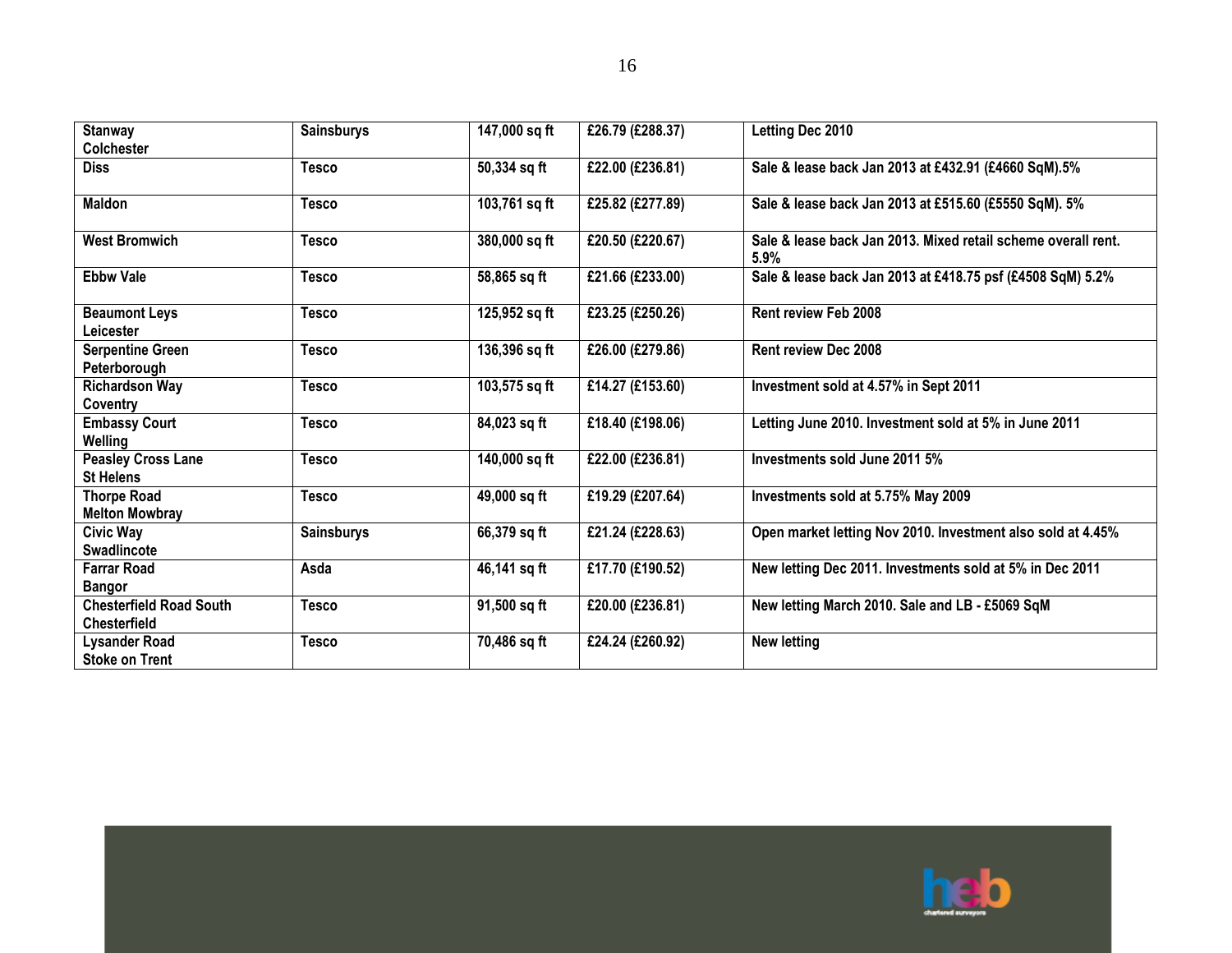| <b>Supermarkets</b>                                   | <b>Land Evidence</b> |            |                                                 |                                                                                                                                                                                                                                                                                                                                                                                                |
|-------------------------------------------------------|----------------------|------------|-------------------------------------------------|------------------------------------------------------------------------------------------------------------------------------------------------------------------------------------------------------------------------------------------------------------------------------------------------------------------------------------------------------------------------------------------------|
| Hampden Park, Eastbourne                              | <b>Morrisons</b>     | 5.5 acres  | £1.25m per acre (£3.1<br>million per ha)        | 2011                                                                                                                                                                                                                                                                                                                                                                                           |
| <b>Carlton Road</b><br><b>Worksop</b>                 | Tesco                | 8 acres    | £15M<br>$(E1.875M)$ per acre)<br>£4.55M per ha) | Land was sold in June 2009                                                                                                                                                                                                                                                                                                                                                                     |
| <b>Barry Waterfront</b>                               | Asda                 | 7.78 acres | £2.3m per acre<br>headline-£5.7m Ha             | Consent for 90,000 sqft store. 2012                                                                                                                                                                                                                                                                                                                                                            |
| <b>Houghton Regis</b>                                 | Asda                 | 51,000     |                                                 | Confidential transaction 2012. Developer unable to disclose, but<br>confirmed £15-£20 psf fair tone across UK and £1m-£1.5m max<br>per acre land                                                                                                                                                                                                                                               |
| <b>Chesterfield Road South</b><br><b>Chesterfield</b> | <b>Tesco</b>         | 9 acres    | £14M<br>(£1.55M per acre)<br>(£3.76M per ha)    | Tesco stated that £500,000 was spent on remediation.                                                                                                                                                                                                                                                                                                                                           |
| <b>Carlton Road</b><br>Nottingham                     | Asda                 | 1 acre     | £1.5M per acre (£3.71M<br>per ha)               | <b>Blueprint Regeneration for Asda September 2011</b>                                                                                                                                                                                                                                                                                                                                          |
| <b>Wilford Lane West Bridgford</b>                    | <b>Sainsburys</b>    | 6.97 Acres | £1.9m p acre                                    | March 2013. £2.12m incl S106. "Prime" site.                                                                                                                                                                                                                                                                                                                                                    |
| <b>Carter Gate</b><br><b>Newark</b>                   | Asda                 | 6 acres    | £6,000,000 (£1M per<br>acre) (2.48M per ha)     | £1m pa. 2009                                                                                                                                                                                                                                                                                                                                                                                   |
|                                                       |                      |            |                                                 | We are aware from our on-going discussions with agents & supermarket operators they are typically prepared to pay the sum in the region of £1.5M per acre for supermarket land although over<br>the last 12 months there has been a noticeable decrease in annetite for new development & this figure is often diminishing in some cases more in line with the figure of annroximately f1M per |

**the last 12 months there has been a noticeable decrease in appetite for new development & this figure is often diminishing, in some cases more in line with the figure of approximately £1M per acre. Our adopted figure for Worthing (from residual development appraisal calculation) reflects an enhanced value for land to ensure that any benefit of doubt favours the developer (eg viability reduces as land price increases)**

17

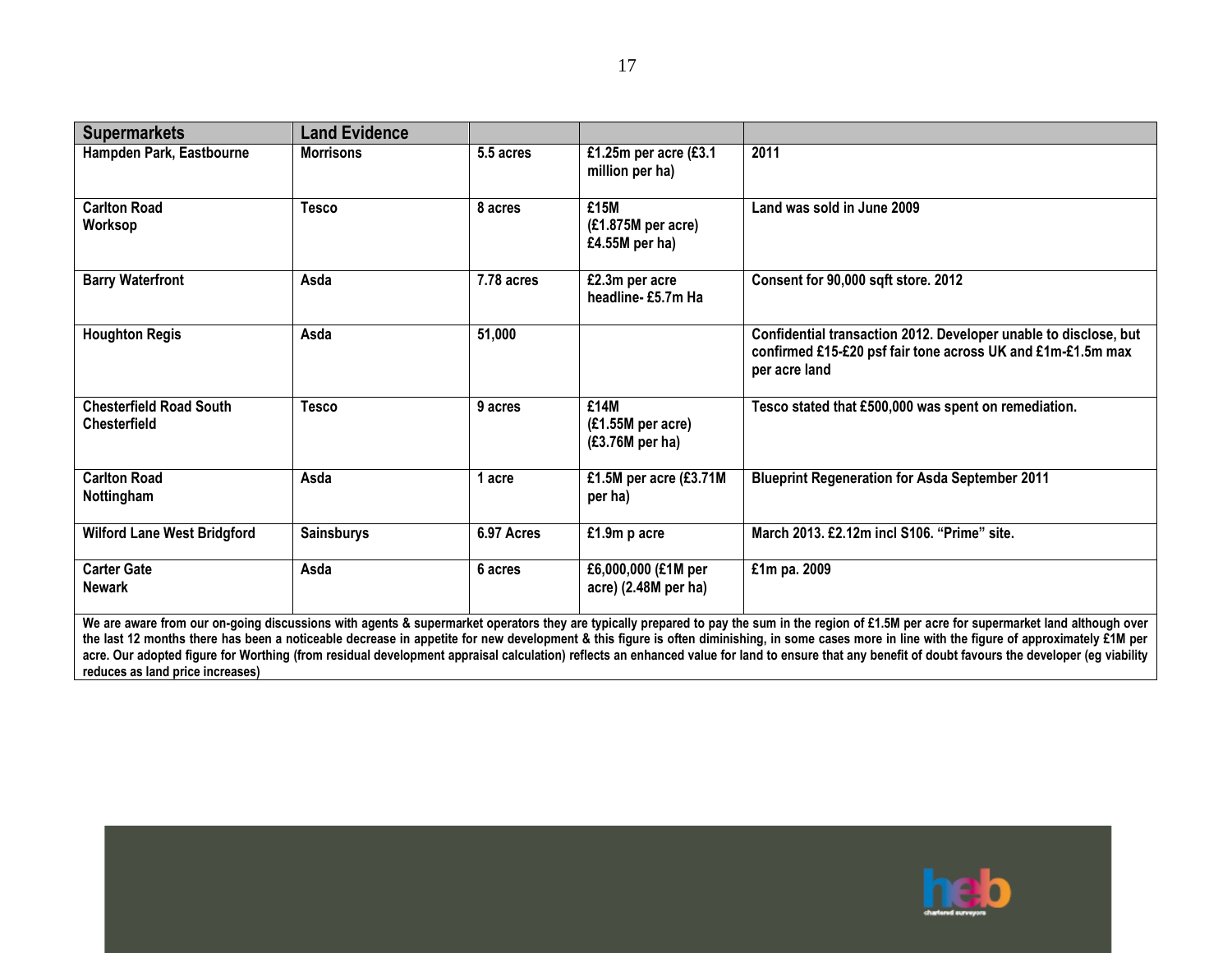| <b>Address</b>                           | <b>Tenant</b>            | Size sq ft       | Rent per sq ft (per<br>SqM) | <b>Comment</b>                           |
|------------------------------------------|--------------------------|------------------|-----------------------------|------------------------------------------|
| <b>General Retail</b>                    |                          |                  |                             |                                          |
| 32 Goring Road Goring By Sea<br>Worthing | <b>Ghosdi Ltd</b>        | 715              | £16.08 (£173)               | <b>Nov 2011</b>                          |
| 103 Montegue St Worthing                 | <b>Computer Exchange</b> | 3911             | £14.83 (£160)               | Oct 2011                                 |
| 336 Goring Rd Worthing                   |                          | 500              |                             | Freehold sold Oct 2011 - £3326 SqM       |
| <b>4 Tarring St Worthing</b>             |                          | 1149             |                             | Freehold sold Sept 2011 - £2012          |
| <b>5 Dominion Buildings Worthing</b>     | <b>Cartridge Refills</b> | 400              | £13.75 (£148)               | <b>Sept 2011</b>                         |
| 119 Montague St Worthing                 | <b>SAV Assoc</b>         | 1000             | £20 (£215)                  | <b>Sept 2011</b>                         |
| 86 Montague St Worthing                  | Cuts & Co                | 1760             | £15 $(E161)$                | Aug 2011                                 |
| <b>Rustington, Worthing</b>              | <b>Tesco Local</b>       | 4478             | £13.40 (£144)               | 2010                                     |
| <b>Haywards Heath</b>                    | <b>Sainsburys</b>        | 4330             | £18 (£194)                  | 2010                                     |
| 12 Crickets Parade Worthing              | Co-Op                    | 7182             | £13 (£140)                  | 2010 Review                              |
| <b>Chapel Rd Worthing</b>                | <b>Tesco Local</b>       | 4500             | £12.36 (£133)               | 2009                                     |
| <b>Goring Rd Worthing</b>                | <b>Tesco Local</b>       | $\frac{1}{5127}$ | £15.65 (£168)               | 2010 review                              |
| <b>Plaza Parade Worthing</b>             | Co-OP                    | 2802             | £14.81 (£160)               | Passing rent                             |
| Polegate, BN26 6RE                       | <b>Somerfield</b>        | 4,173 sq ft      |                             | Freehold investment sold £8,000 per sq m |
| Rye Road, Hawkhurst                      | <b>Budgens</b>           | 13,459 sq ft     | £16.35 (£176)               | <b>June 2008.</b>                        |
| High Street, Hailsham                    | Domino's Pizza           | $1,320$ sq ft    | £16.64 (£179)               | £222 per sq m (7.12%) February 2013      |

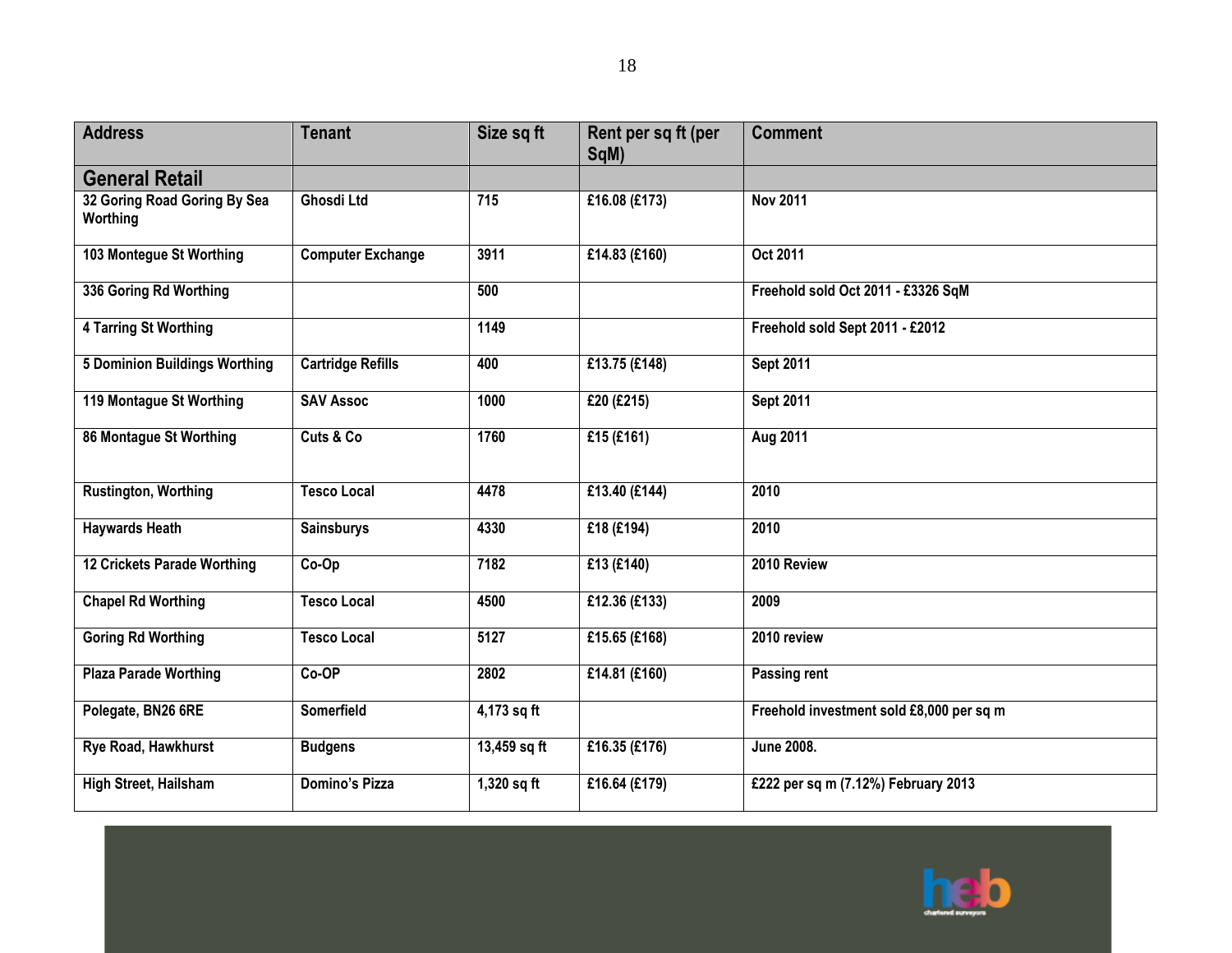| <b>Downs Court, Eastbourne</b>       | <b>Tesco</b>        | 4,482 sq ft  | £11.46 (£23.3)   | 2011.                                                 |
|--------------------------------------|---------------------|--------------|------------------|-------------------------------------------------------|
| 23 Gloucester Rd BN1 4AD             | <b>Bath Store</b>   | 3,109 sqft   | £21.25 (£228.74) | Rent Passing. Investment Available at 7.5% - £257 SqM |
| 7-9 East St Shoreham                 | WH Smith / Cancer R | 4830 Sq Ft   |                  | Investment available at £1950 SqM, 7%                 |
| <b>Admiral Retail Pk, Eastbourne</b> | <b>Hobby Craft</b>  | 12,000 Sq Ft | £21 (£226)       | Oct 2012                                              |
| 41 South St Worthing                 | <b>Lloyds Bank</b>  | 9168 sqft    | £14.75 (£158.50) | Investment available at £2348 overall - 6.4%          |
| High St, Shoreham By Sea             | RopeTackle          | 4,090 SqFt   | <b>FH</b>        | Sold Aug 2013. £1580 SqM quoting                      |
| 6-8 Warwick St Worthing              | <b>Jessops</b>      | 2,156 Sqft   | £18.55 (£200)    | Let May 2013                                          |
| 16-18 Chapel Rd, Worthing            | <b>Britannia BS</b> | 3,273 Sqft   | £13 (£140)       | Investment sold May 2013 at 7.5% - £1760 SqM          |

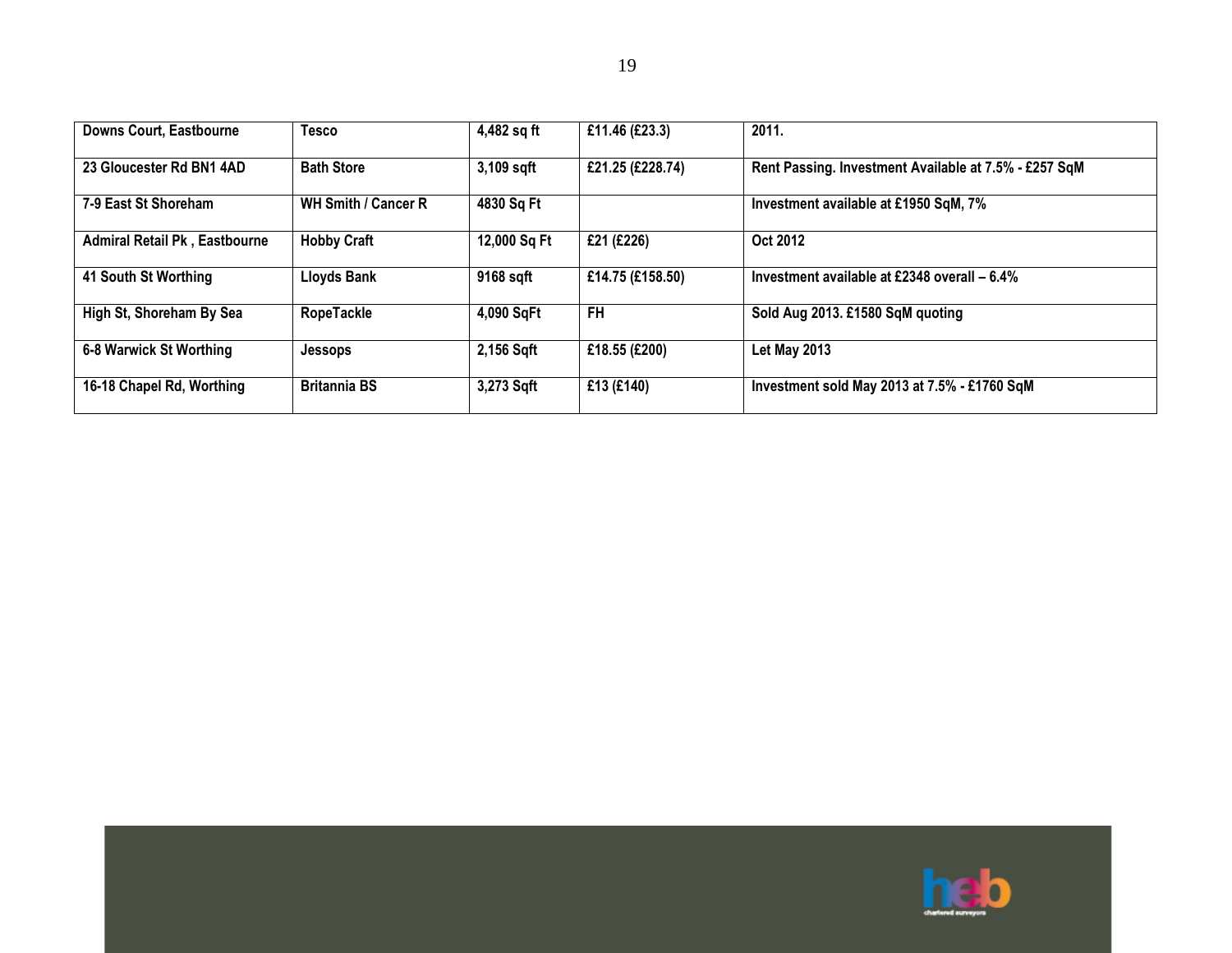# **APPENDIX 3**

# **INDUSTRIAL EVIDENCE**

| <b>Address</b>                                 | <b>Tenant</b>                                    | Size sq ft | Rent per sq ft (per<br>SqM) | <b>Comment</b>                              |
|------------------------------------------------|--------------------------------------------------|------------|-----------------------------|---------------------------------------------|
| <b>INDUSTRIAL</b>                              |                                                  |            |                             | Mostly not new build. Premium to be applied |
| <b>24 Martletts Trading Estate</b><br>Worthing | <b>Atmospheric Zone Ltd</b>                      | 1514 sqft  | £6.11 (£66)                 | May 2012.                                   |
| 98 Penfold Rd                                  | <b>Wolseley UK</b>                               | 5000       | £7.04 (£76)                 | <b>April 2010</b>                           |
| 22 Martletts Trading Estate<br>Worthing        | <b>Ford Retail</b>                               | 1500       | £7.91 (£85)                 | <b>Passing. Quantum discount</b>            |
| <b>5 Martletts Trading Estate</b><br>Worthing  | Southdown foods                                  | 2150       | £7.51 (£80)                 | Aug 2010                                    |
| 2 Timberlaine Estate Worthing                  | <b>Counterpoint Ltd</b>                          | 3000       | £6.65 (£71.50)              | Oct 2010                                    |
| 14 Timberlaine Estate Worthing                 | <b>Broadwater Mailing Ltd</b>                    | 3500       | £5 (£54)                    | <b>April 2010</b>                           |
| 3 Northbrook BP Worthing                       | <b>Dovetail Lifestyle</b>                        | 3582       | £8 (£86)                    | Passing                                     |
| <b>12 Martletts Trading Estate</b><br>Worthing | <b>TM Electronics</b>                            | 2125       | £8 (£86)                    | Passing                                     |
| <b>15 Martletts Trading Estate</b><br>Worthing | <b>Temperature Applied</b><br><b>Science Ltd</b> | 4000       | £6.30 (£68)                 | Renewal Jan 2012                            |
| 21 Timberlaine Estate Worthing                 | <b>Camberley Auto factors</b>                    | 4168       | £5.75 (£62)                 | <b>Jan 2011</b>                             |
| 23 Martletts Trading Estate<br>Worthing        | <b>GlassTec</b>                                  | 1517       | £6 (£64.60)                 | March 2012 . Quantum                        |
| <b>Dominion Way Worthing</b>                   | <b>Allergy Therapeutics</b>                      | 9196       | £7 (£75)                    | <b>July 2010</b>                            |
| 4-5 DownsBrook Trading Estate<br>Worthing      | <b>City Electrical Factors</b>                   | 3771       | £7 (£75)                    | <b>Headline rent April 2011</b>             |
| <b>B&amp;C Downlands BP Worthing</b>           | <b>Downlands Liability</b><br>Management         | 31,487     | £7.30 (£78.60)              | <b>Jan 2012</b>                             |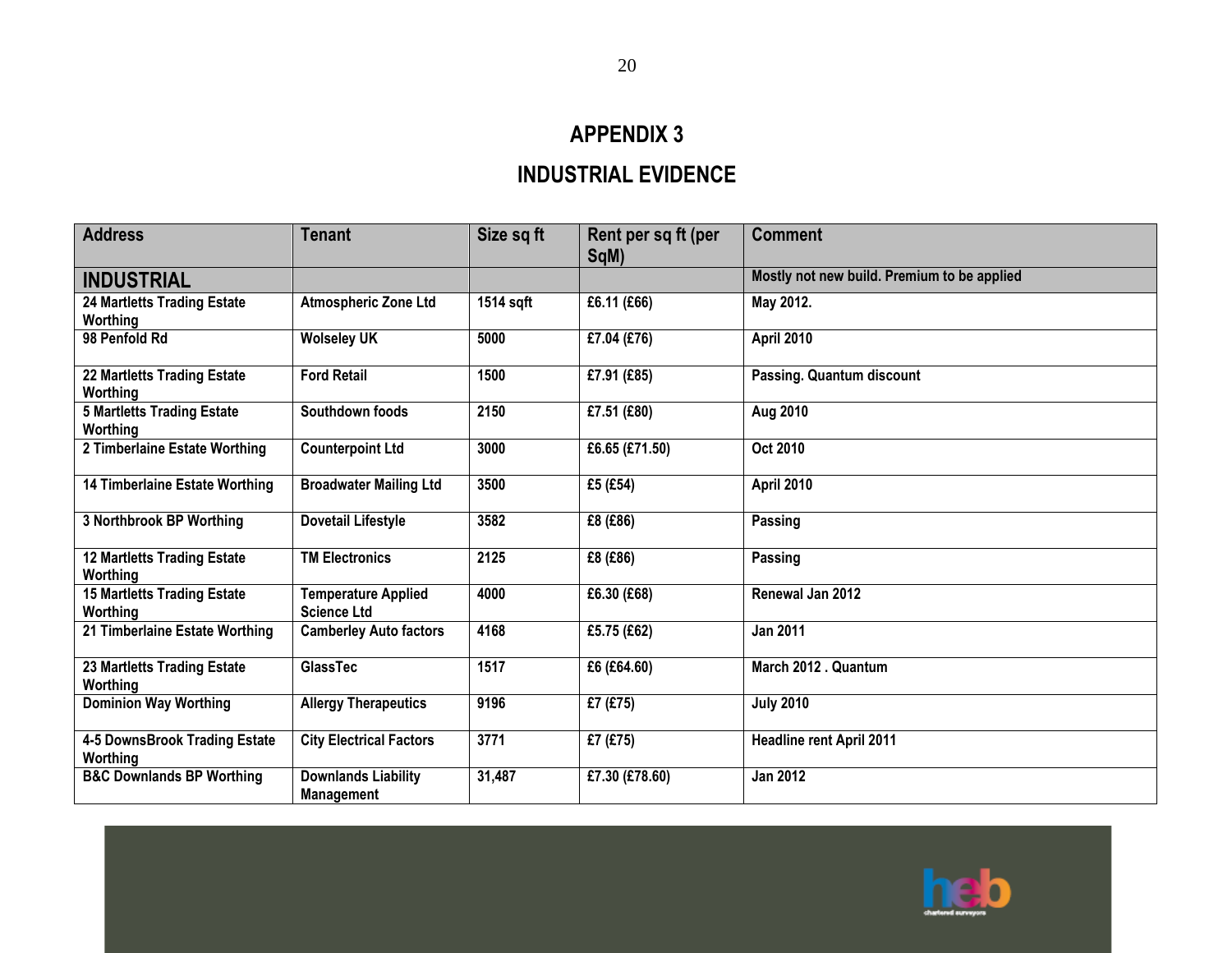| <b>18 Martletts Trading Estate</b><br>Worthing | <b>College Hill Press</b>       | 6082   | £5.50 $(E60)$  | <b>March 2012</b>       |
|------------------------------------------------|---------------------------------|--------|----------------|-------------------------|
| 4 Northbrook BP Worthing                       | <b>Bridon Farm Foods</b>        | 3600   | <b>FH</b>      | £902 Sqm Sold July 2012 |
| D1-D2 Dominion Way Worthing                    | <b>Creative Instrumentation</b> | 11,904 | £6.18 (£66.50) | <b>July 2012</b>        |
| 11 Downsbrook Trading Estate<br>Worthing       | Eurocell                        | 3500   | £5.50 (£59)    | <b>Jan 2012</b>         |